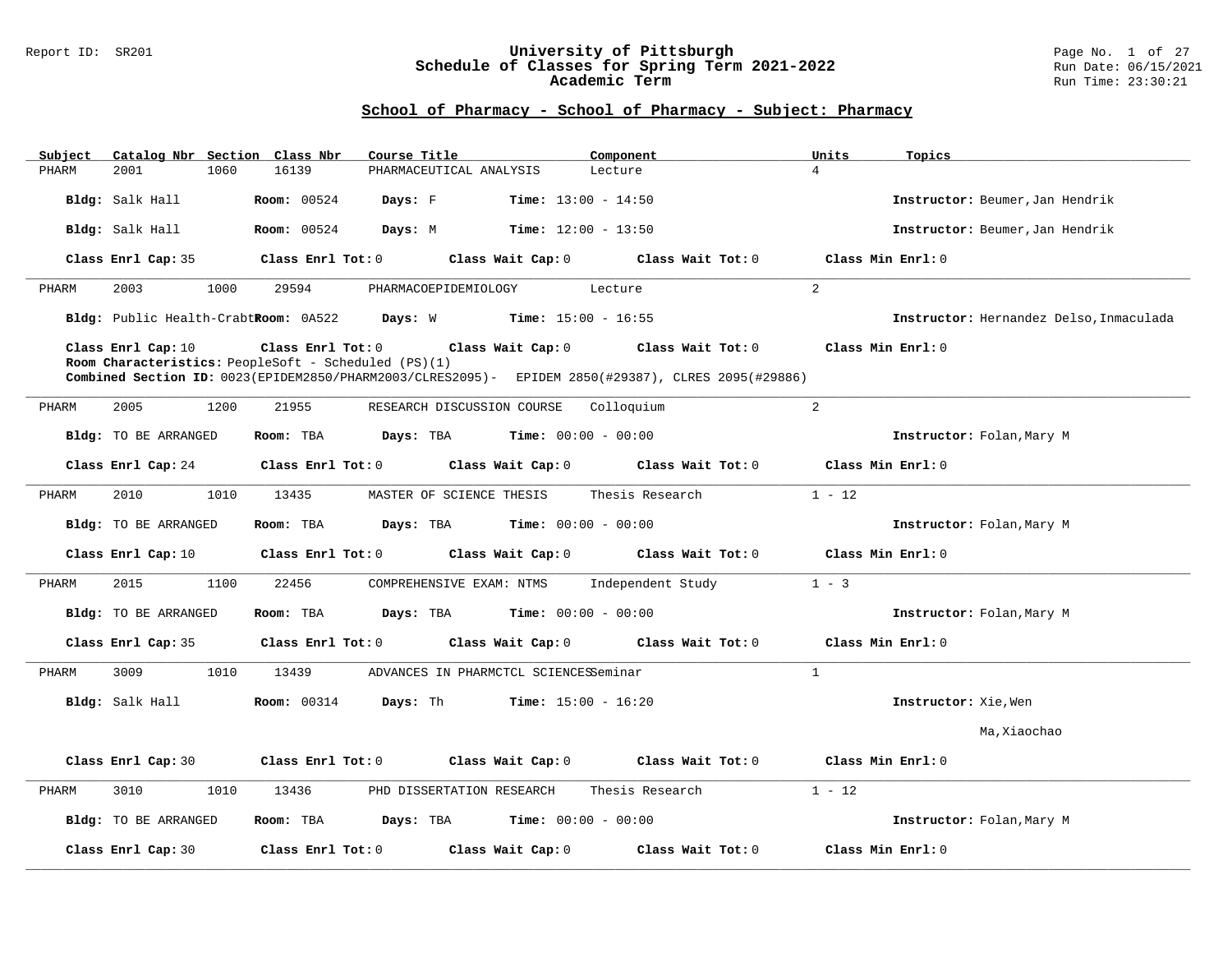| PHARM | 3025<br>1010                                                               | 13437              |                                                                   | PHARMACEUTCL SCIENCES SEMINAR Seminar |                                                                          | $\mathbf{1}$                       |
|-------|----------------------------------------------------------------------------|--------------------|-------------------------------------------------------------------|---------------------------------------|--------------------------------------------------------------------------|------------------------------------|
|       | Bldg: Salk Hall                                                            |                    | Room: 00456 Days: Th                                              | <b>Time:</b> $12:00 - 12:50$          |                                                                          | Instructor: Folan, Mary M          |
|       | Class Enrl Cap: 30<br>Room Characteristics: PeopleSoft - Scheduled (PS)(1) |                    | $Class$ $Enrl$ $Tot: 0$                                           |                                       | Class Wait Cap: 0 Class Wait Tot: 0 Class Min Enrl: 0                    |                                    |
| PHARM | 3039<br>1010                                                               | 13459              |                                                                   | ESSENTIALS COMPV GRANT WRTNG 2Seminar |                                                                          | $\overline{2}$                     |
|       | Bldg: Salk Annex                                                           |                    | Room: 0G103 Days: Tu                                              | $Time: 10:30 - 11:50$                 |                                                                          | Instructor: Gibbs, Robert B        |
|       |                                                                            |                    |                                                                   |                                       |                                                                          | Yang, Da                           |
|       | Class Enrl Cap: 20                                                         | Class Enrl Tot: 0  |                                                                   |                                       | Class Wait Cap: $0$ Class Wait Tot: $0$                                  | Class Min Enrl: 0                  |
| PHARM | 3042<br>1010                                                               |                    | 13461 RESEARCH PRACTICUM Practicum                                |                                       |                                                                          | $1 - 12$                           |
|       | <b>Bldg:</b> TO BE ARRANGED                                                |                    | Room: TBA $Days:$ TBA $Time: 00:00 - 00:00$                       |                                       |                                                                          | Instructor: Folan, Mary M          |
|       | Class Enrl Cap: 100                                                        |                    | Class Enrl Tot: 0 Class Wait Cap: 0                               |                                       | Class Wait Tot: 0                                                        | Class Min Enrl: 0                  |
| PHARM | 3045<br>1010                                                               | 15289              |                                                                   | ADVANCED STATISTICAL METHODS Lecture  |                                                                          | 3                                  |
|       | Bldg: Salk Hall                                                            |                    | Room: 00214 Days: M Time: 13:00 - 15:50                           |                                       |                                                                          | Instructor: Kirisci, Levent        |
|       | Class Enrl Cap: 35                                                         |                    | $Class$ $Enr1$ $Tot: 0$                                           |                                       | Class Wait Cap: 0 Class Wait Tot: 0                                      | Class Min Enrl: 0                  |
| PHARM | 1205<br>3048                                                               | 28787              |                                                                   | DRUG DSGN & DEVELP JOURN CLUB Seminar |                                                                          | $\mathbf{1}$                       |
|       | Bldg: Salk Hall                                                            |                    | <b>Room:</b> 00214 <b>Days:</b> Tu <b>Time:</b> 15:30 - 16:50     |                                       |                                                                          | Instructor: Johnston, Paul A       |
|       |                                                                            |                    |                                                                   |                                       | Class Enrl Cap: 10 Class Enrl Tot: 0 Class Wait Cap: 0 Class Wait Tot: 0 | Class Min Enrl: 0                  |
| PHARM | 3063                                                                       |                    | 1050 17779 GRADUATE RESEARCH ROTATION Practicum                   |                                       |                                                                          | $\overline{3}$                     |
|       | Bldg: TO BE ARRANGED                                                       | Room: TBA          | <b>Days:</b> TBA <b>Time:</b> $00:00 - 00:00$                     |                                       |                                                                          | Instructor: Folan, Mary M          |
|       |                                                                            |                    |                                                                   |                                       | Class Enrl Cap: 35 Class Enrl Tot: 0 Class Wait Cap: 0 Class Wait Tot: 0 | Class Min Enrl: 0                  |
| PHARM | 3067                                                                       | 1010 30084         |                                                                   | CLINICAL PHARMACY ENVIROMENTS Lecture |                                                                          | $\overline{2}$                     |
|       | Bldg: Salk Hall                                                            | <b>Room:</b> 00314 | <b>Days:</b> Th $\frac{1}{2}$ <b>Time:</b> $08:00 - 10:00$        |                                       |                                                                          | Instructor: Empey, Kerry McGarr    |
|       | Class Enrl Cap: 6                                                          |                    |                                                                   |                                       | Class Enrl Tot: 0 Class Wait Cap: 0 Class Wait Tot: 0                    | Class Min Enrl: 0                  |
| PHARM | 3070<br>1080                                                               | 28057              |                                                                   | GENOMICS & CANCER THERAPEUTICSSeminar |                                                                          | $\mathbf{1}$                       |
|       | Bldg: Salk Annex                                                           |                    | <b>Room:</b> $0G103$ <b>Days:</b> Th <b>Time:</b> $15:00 - 16:20$ |                                       |                                                                          | Instructor: Fernandez, Christian A |
|       |                                                                            |                    |                                                                   |                                       |                                                                          | Yang, Da                           |
|       | Class Enrl Cap: 10                                                         | Class Enrl Tot: 0  |                                                                   | Class Wait Cap: 0                     | Class Wait Tot: 0                                                        | Class Min Enrl: 0                  |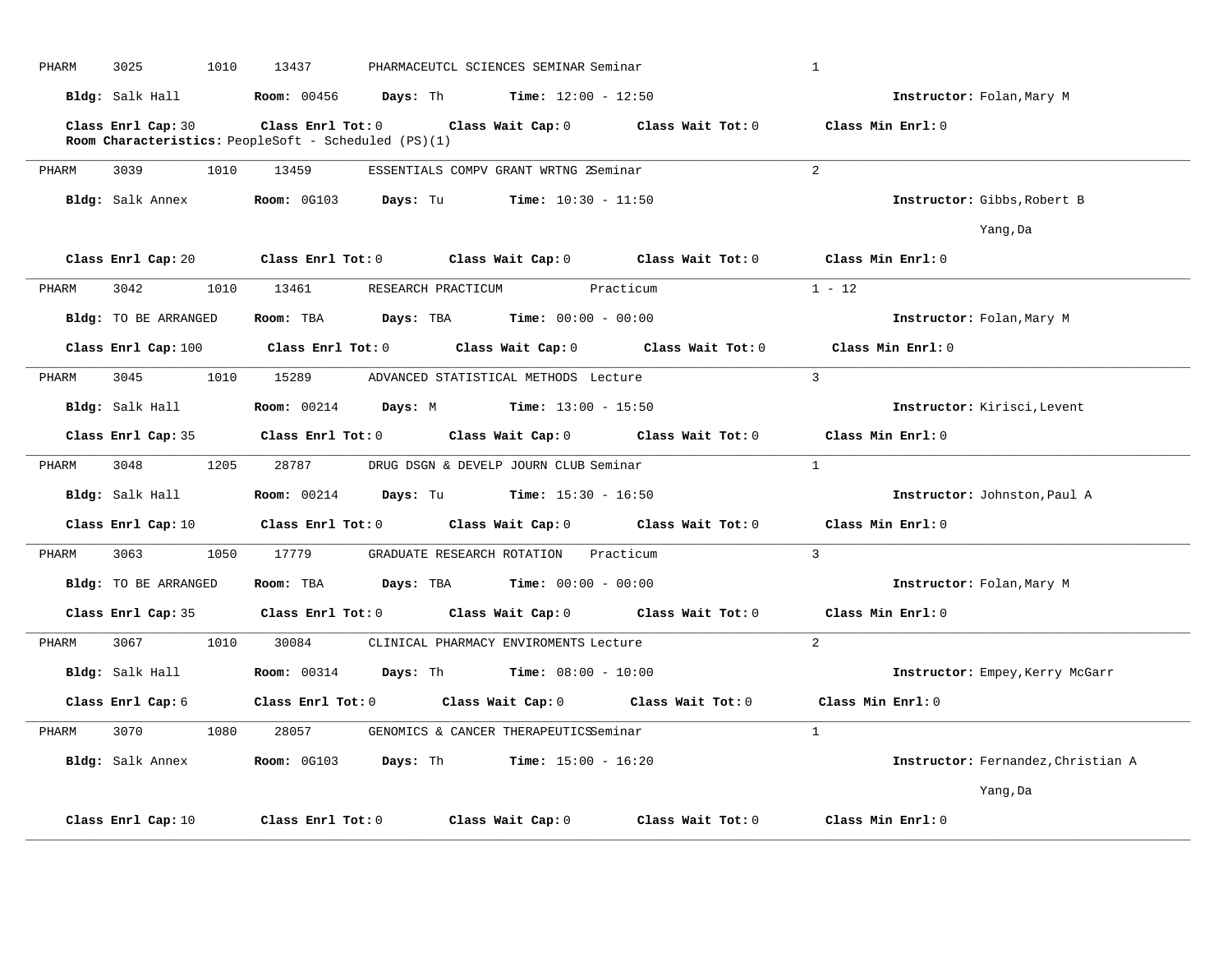### Report ID: SR201 **University of Pittsburgh** Page No. 3 of 27 **Schedule of Classes for Spring Term 2021-2022** Run Date: 06/15/2021 **Academic Term** Run Time: 23:30:21

| Subject   |                                          |      | Catalog Nbr Section Class Nbr                                               | Course Title                                  |                                      | Component                           | Units          | Topics                             |
|-----------|------------------------------------------|------|-----------------------------------------------------------------------------|-----------------------------------------------|--------------------------------------|-------------------------------------|----------------|------------------------------------|
| PHARM     | 3071                                     | 1010 | 27629                                                                       |                                               | FDNS PHARMACEUTICAL SCIENCES Lecture |                                     | $\overline{4}$ |                                    |
|           | Bldg: Salk Hall                          |      | <b>Room:</b> 00524                                                          | Days: MTh                                     | <b>Time:</b> $10:00 - 11:50$         |                                     |                | Instructor: Poloyac, Samuel M      |
|           | Class Enrl Cap: 30                       |      | Class Enrl Tot: 0                                                           |                                               | Class Wait Cap: 0                    | Class Wait Tot: 0                   |                | Class Min Enrl: 0                  |
| PHARM     | 3073                                     | 1100 | 28788                                                                       | APLD MULT STATCL PHARMCTCL SCILecture         |                                      |                                     | $\mathbf{3}$   |                                    |
|           | Bldg: Salk Hall                          |      | <b>Room: 00214</b>                                                          | <b>Days:</b> M <b>Time:</b> $09:00 - 11:50$   |                                      |                                     |                | Instructor: Kirisci, Levent        |
|           | Class Enrl Cap: 8                        |      | Class Enrl Tot: 0                                                           |                                               | Class Wait Cap: 0                    | Class Wait Tot: 0                   |                | Class Min Enrl: 0                  |
| PHARM     | 3300                                     | 1010 | 30967                                                                       | ADV TOPICS: PHARMACOECONOMICS Lecture         |                                      |                                     | <sup>1</sup>   |                                    |
|           | Bldg: WEB Based Class                    |      | Room: TBA                                                                   | Days: TBA                                     | <b>Time:</b> $00:00 - 00:00$         |                                     |                | Instructor: Gill, Sandra Lucille   |
|           | Class Enrl Cap: 35<br>Attributes: Online |      | Class Enrl Tot: 0                                                           | Class Wait Cap: 0                             |                                      | Class Wait Tot: 0                   |                | Class Min Enrl: 0                  |
| PHARM     | 4999                                     | 1010 | 15496                                                                       | FULL TIME STATUS                              |                                      | Clinical                            | $\Omega$       |                                    |
|           | Bldg: TO BE ARRANGED                     |      | Room: TBA                                                                   | <b>Days:</b> TBA <b>Time:</b> $00:00 - 00:00$ |                                      |                                     |                | Instructor: Skledar, Susan J       |
|           | Class Enrl Cap: 110                      |      | Class Enrl Tot: 0                                                           |                                               |                                      | Class Wait Cap: 0 Class Wait Tot: 0 |                | Class Min Enrl: 0                  |
| PHARM     | 5111                                     | 1030 | 13440                                                                       | PHRMST PATNT CARE 2                           |                                      | Lecture                             | 4              |                                    |
|           | Bldg: Salk Hall                          |      | <b>Room:</b> 00456                                                          | Days: Th                                      | $Time: 08:00 - 08:50$                |                                     |                | Instructor: Pater, Karen Steinmetz |
|           |                                          |      |                                                                             |                                               |                                      |                                     |                | Rebitch, Catherine                 |
| Bldg: TBA |                                          |      | Room: TBA                                                                   | Days: TuF                                     | <b>Time:</b> $09:00 - 09:50$         |                                     |                | Instructor: Pater, Karen Steinmetz |
|           |                                          |      |                                                                             |                                               |                                      |                                     |                | Rebitch, Catherine                 |
| Bldg: TBA |                                          |      | Room: TBA                                                                   | Days: TuF                                     | $Time: 10:00 - 11:50$                |                                     |                | Instructor: Pater, Karen Steinmetz |
|           |                                          |      |                                                                             |                                               |                                      |                                     |                | Rebitch, Catherine                 |
|           | Class Enrl Cap: 120                      |      | Class Enrl Tot: $0$<br>Room Characteristics: PeopleSoft - Scheduled (PS)(1) |                                               | Class Wait Cap: 0                    | Class Wait Tot: 0                   |                | Class Min Enrl: 0                  |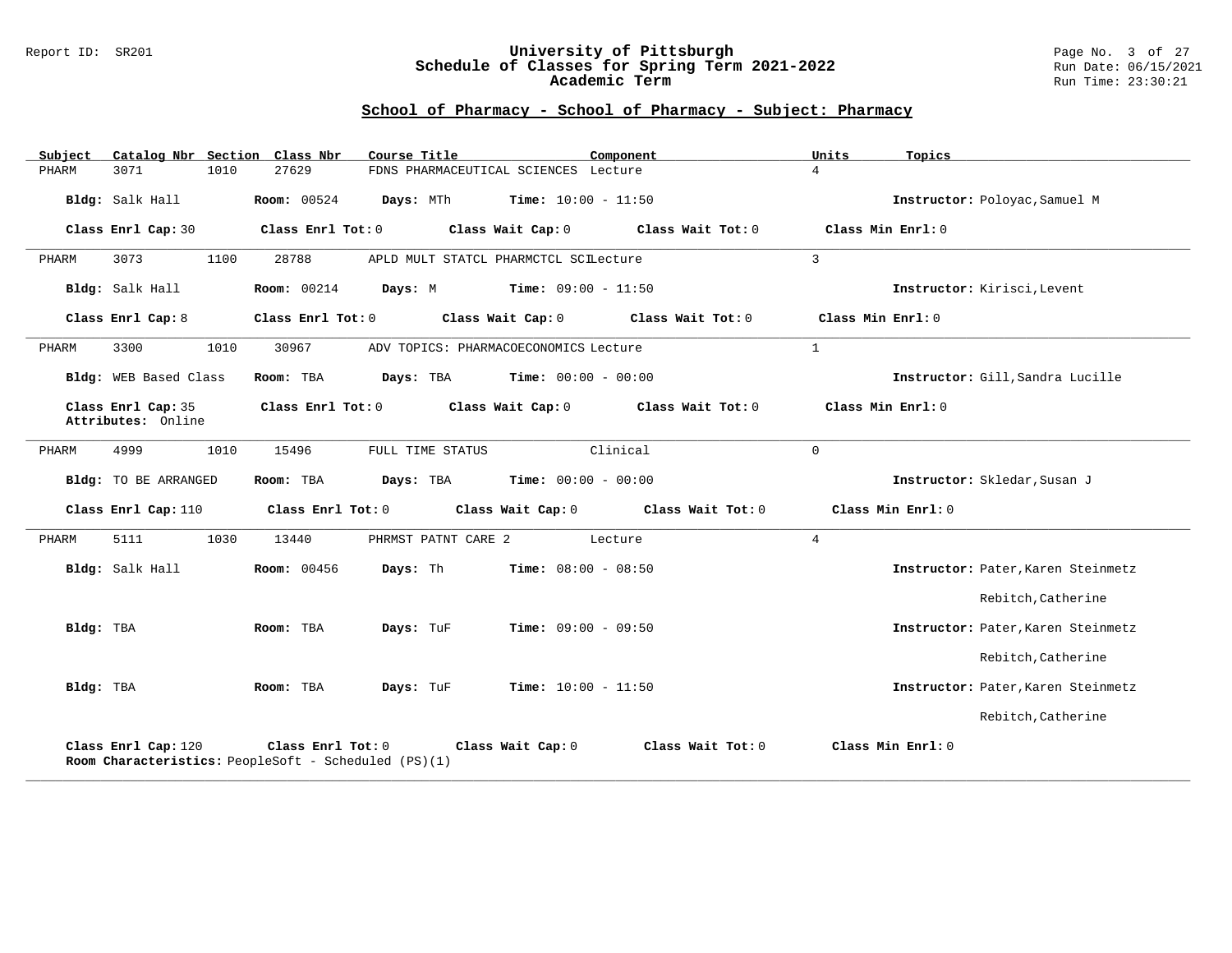### Report ID: SR201 **University of Pittsburgh** Page No. 4 of 27 **Schedule of Classes for Spring Term 2021-2022** Run Date: 06/15/2021 **Academic Term** Run Time: 23:30:21

| Catalog Nbr Section Class Nbr<br>Subject                    | Course Title                                                                                   | Component                    | Units<br>Topics                   |
|-------------------------------------------------------------|------------------------------------------------------------------------------------------------|------------------------------|-----------------------------------|
| PHARM<br>5113<br>1010                                       | 13441<br>COMMUNITY HEALTH 2                                                                    | Clinical                     | $\mathbf{1}$                      |
| Bldg: TBA                                                   | Room: TBA<br>Days: F                                                                           | Time: $10:00 - 11:50$        | Instructor: Connor, Sharon E      |
|                                                             |                                                                                                |                              | Drab, Scott R                     |
| Bldg: TBA                                                   | Days: TuTh<br>Room: TBA                                                                        | <b>Time:</b> $13:00 - 16:50$ | Instructor: Connor, Sharon E      |
|                                                             |                                                                                                |                              | Drab, Scott R                     |
| Class Enrl Cap: 120<br>Attributes: Community General Impact | Class Enrl Tot: 0<br>Class Wait Cap: 0<br>Room Characteristics: PeopleSoft - Scheduled (PS)(1) | Class Wait Tot: 0            | Class Min Enrl: 0                 |
| PHARM<br>5115<br>1010                                       | 13442<br>ANATOMY AND PHYSIOLOGY 2                                                              | Lecture                      | $\overline{3}$                    |
| Bldg: Salk Hall                                             | <b>Room: 00456</b><br>Days: MWTh                                                               | <b>Time:</b> $10:00 - 10:50$ | Instructor: Nolin, Thomas D.      |
|                                                             |                                                                                                |                              | Ma, Xiaochao                      |
| Class Enrl Cap: 120                                         | Class Enrl Tot: 0<br>Class Wait Cap: 0<br>Room Characteristics: PeopleSoft - Scheduled (PS)(1) | Class Wait Tot: 0            | Class Min Enrl: 0                 |
| 5117<br>1010<br>PHARM                                       | 13443<br>BIOCHEMISTRY 2                                                                        | Lecture                      | $\mathbf{3}$                      |
| Bldg: Salk Hall                                             | <b>Room: 00456</b><br>Days: WTh                                                                | Time: $09:00 - 09:50$        | Instructor: Johnston, Paul A      |
| Bldg: Salk Hall                                             | <b>Room: 00456</b><br>Days: M                                                                  | <b>Time:</b> $08:55 - 09:50$ | Instructor: Johnston, Paul A      |
| Class Enrl Cap: 120                                         | Class Enrl Tot: 0<br>Class Wait Cap: 0<br>Room Characteristics: PeopleSoft - Scheduled (PS)(1) | Class Wait Tot: 0            | Class Min Enrl: 0                 |
| PHARM<br>5119<br>1010                                       | 25773<br>DRUG DEVELOPMENT 1                                                                    | Lecture                      | $\overline{4}$                    |
| Bldg: TBA                                                   | Room: TBA<br>Days: TBA                                                                         | Time: TBA                    | Instructor: Staff                 |
| Class Enrl Cap: 120                                         | Class Wait Cap: 0<br>Class Enrl Tot: 0<br>Room Characteristics: PeopleSoft - Scheduled (PS)(1) | Class Wait Tot: 0            | Class Min Enrl: 0                 |
| 5121<br>1010<br>PHARM                                       | 25774<br>CASE CONFERENCE SERIES 2                                                              | Seminar                      | $\mathbf{1}$                      |
| Bldg: TBA                                                   | Days: F<br>Room: TBA                                                                           | <b>Time:</b> $13:00 - 15:50$ | Instructor: Farrah, Roberta Marie |
|                                                             |                                                                                                |                              | Gimiliano, Deanne L.              |
| Class Enrl Cap: 120                                         | Class Enrl Tot: 0<br>Class Wait Cap: 0<br>Room Characteristics: PeopleSoft - Scheduled (PS)(1) | Class Wait Tot: 0            | Class Min Enrl: 0                 |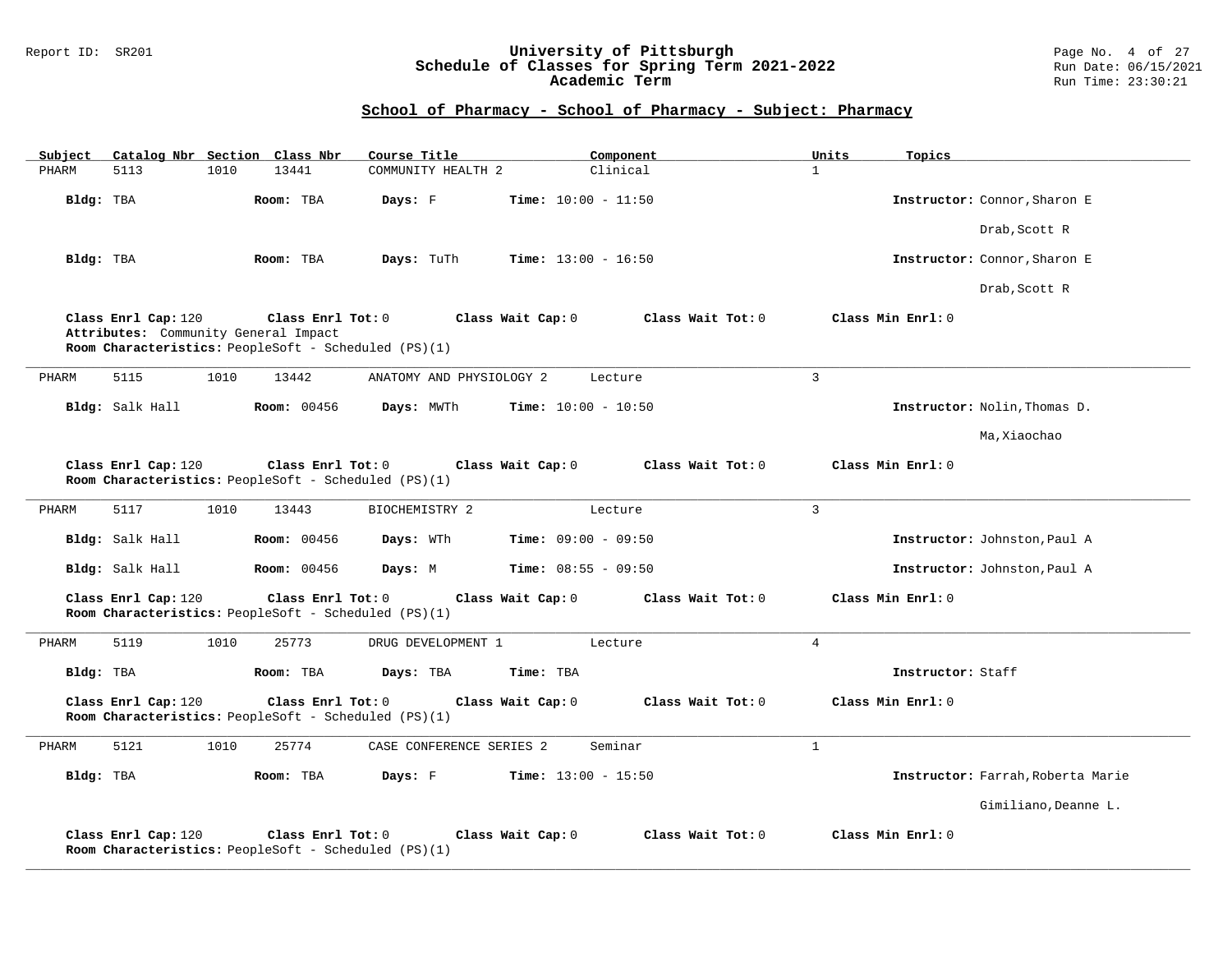| PHARM     | 1010<br>5211                                                                | 13444              | DRUG LIT ANAL & EVAL       |                                       | Lecture           | $\mathbf{3}$                         |
|-----------|-----------------------------------------------------------------------------|--------------------|----------------------------|---------------------------------------|-------------------|--------------------------------------|
| Bldg: TBA |                                                                             | Room: TBA          | Days: W                    | <b>Time:</b> $08:00 - 09:50$          |                   | Instructor: Culley, Colleen Margaret |
| Bldg: TBA |                                                                             | Room: TBA          | Days: Tu                   | <b>Time:</b> $11:00 - 11:50$          |                   | Instructor: Culley, Colleen Margaret |
|           | Class Enrl Cap: 120<br>Room Characteristics: PeopleSoft - Scheduled (PS)(1) | Class Enrl Tot: 0  |                            | Class Wait Cap: 0                     | Class Wait Tot: 0 | Class Min Enrl: 0                    |
| PHARM     | 1010<br>5213                                                                | 13445              | COMMUNITY PHARMACIST PRA 2 |                                       | Clinical          | $\mathbf{1}$                         |
|           | Bldg: TO BE ARRANGED                                                        | Room: TBA          | Days: F                    | Time: $08:00 - 11:50$                 |                   | Instructor: Somma, Melissa A.        |
|           | Bldg: TO BE ARRANGED                                                        | Room: TBA          | Days: F                    | <b>Time:</b> $13:00 - 16:50$          |                   | Instructor: Somma, Melissa A.        |
|           | Class Enrl Cap: 120<br>Attributes: Community General Impact                 | Class Enrl Tot: 0  |                            | Class Wait Cap: 0                     | Class Wait Tot: 0 | Class Min Enrl: 0                    |
| PHARM     | 5219<br>1010                                                                | 13446              |                            | DOSAGE FORM DESIGN & DELIVERY Lecture |                   | 4                                    |
| Bldg: TBA |                                                                             | Room: TBA          | Days: MTh                  | <b>Time:</b> $13:00 - 17:50$          |                   | Instructor: Sant, Vinayak            |
|           | Bldg: Salk Hall                                                             | <b>Room:</b> 00456 | Days: MWTh                 | <b>Time:</b> $11:00 - 11:50$          |                   | Instructor: Sant, Vinayak            |
|           | Class Enrl Cap: 120<br>Room Characteristics: PeopleSoft - Scheduled (PS)(1) | Class Enrl Tot: 0  |                            | Class Wait Cap: 0                     | Class Wait Tot: 0 | Class Min Enrl: 0                    |
| PHARM     | 5223<br>1010                                                                | 13460              | GASTROENTEROLOGY/NUTRITION |                                       | Lecture           | 2                                    |
| Bldg: TBA |                                                                             | Room: TBA          | Days: M                    | <b>Time:</b> $10:00 - 11:50$          |                   | Instructor: Donihi, Amy Calabrese    |
|           | Class Enrl Cap: 120<br>Room Characteristics: PeopleSoft - Scheduled (PS)(1) | Class Enrl Tot: 0  |                            | Class Wait Cap: 0                     | Class Wait Tot: 0 | Class Min Enrl: 0                    |
| PHARM     | 5227<br>1010                                                                | 24960              | CASE CONFERENCE SERIES 4   |                                       | Seminar           | $\mathbf{1}$                         |
| Bldg: TBA |                                                                             | Room: TBA          | Days: Th                   | <b>Time:</b> $09:00 - 11:50$          |                   | Instructor: Berenbrok, Lucas Allan   |
|           |                                                                             |                    |                            |                                       |                   | Gimiliano, Deanne L.                 |
|           | Class Enrl Cap: 120<br>Room Characteristics: PeopleSoft - Scheduled (PS)(1) | Class Enrl Tot: 0  |                            | Class Wait Cap: 0                     | Class Wait Tot: 0 | Class Min Enrl: 0                    |
| PHARM     | 1070<br>5311                                                                | 13447              | SAFE MED USE & PHARMECON   |                                       | Lecture           | 2                                    |
|           | Bldg: Salk Hall                                                             | <b>Room:</b> 00456 | Days: Tu                   | <b>Time:</b> $10:00 - 11:50$          |                   | Instructor: Gill, Sandra Lucille     |
|           |                                                                             |                    |                            |                                       |                   | Suh, Kangho                          |
| Bldg: TBA |                                                                             | Room: TBA          | Days: Tu                   | <b>Time:</b> $13:00 - 15:50$          |                   | Instructor: Gill, Sandra Lucille     |
|           |                                                                             |                    |                            |                                       |                   | Suh, Kangho                          |
|           | Class Enrl Cap: 120<br>Room Characteristics: PeopleSoft - Scheduled (PS)(1) | Class Enrl Tot: 0  |                            | Class Wait Cap: 0                     | Class Wait Tot: 0 | Class Min Enrl: 0                    |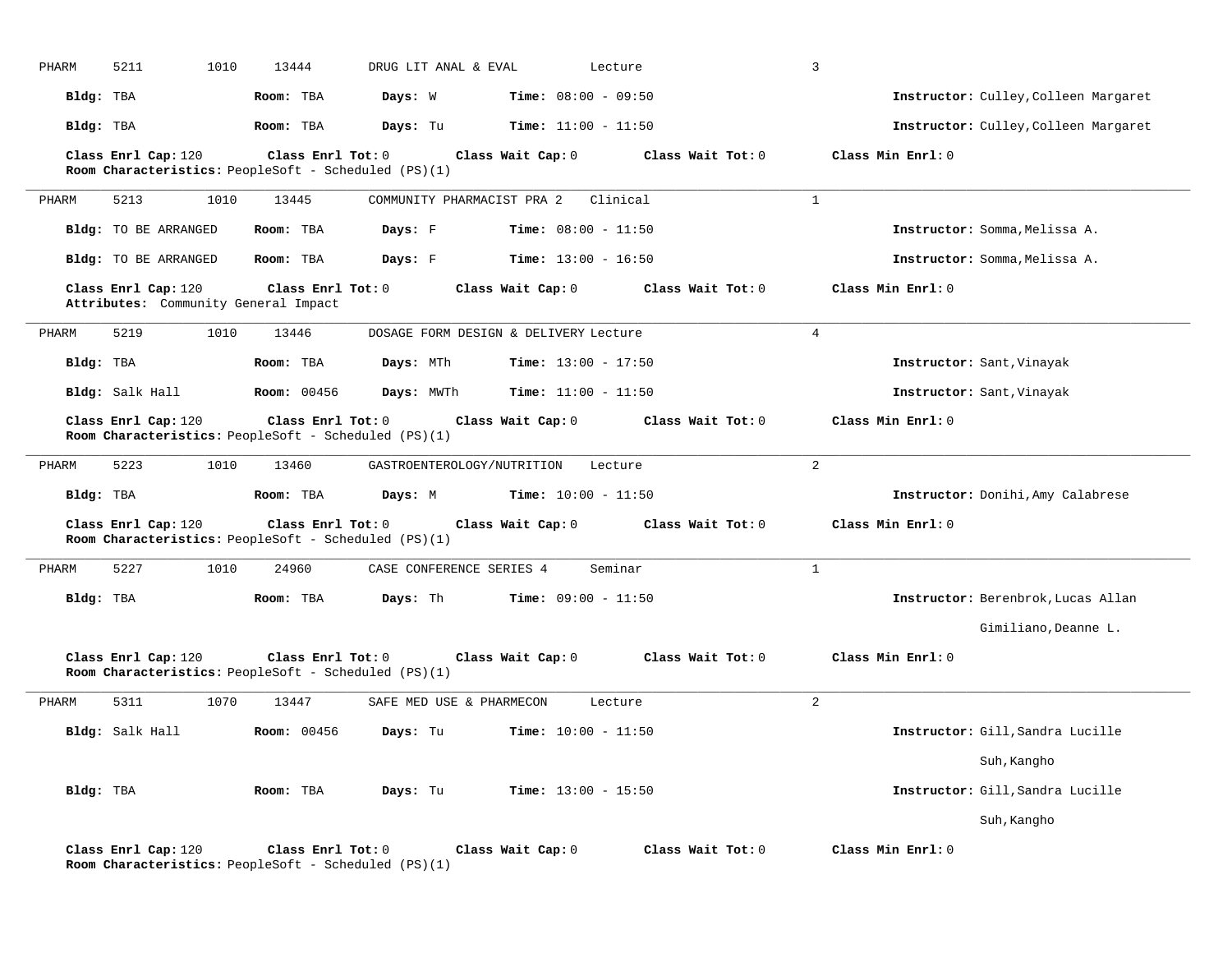| PHARM     | 5313                | 1060 | 13448                                                                     | HEALTH SYSTEM PHARM 2      |                   | Clinical                     |                   | $\mathbf{1}$      |                                      |
|-----------|---------------------|------|---------------------------------------------------------------------------|----------------------------|-------------------|------------------------------|-------------------|-------------------|--------------------------------------|
|           | Bldg: Salk Hall     |      | Room: 00456                                                               | Days: F                    |                   | Time: $08:00 - 11:50$        |                   |                   | Instructor: Schiff, Denise           |
|           |                     |      |                                                                           |                            |                   |                              |                   |                   | Skledar, Susan J                     |
| Bldg: TBA |                     |      | Room: TBA                                                                 | Days: F                    |                   | <b>Time:</b> $08:00 - 11:50$ |                   |                   | Instructor: Schiff, Denise           |
|           |                     |      |                                                                           |                            |                   |                              |                   |                   | Skledar, Susan J                     |
|           | Class Enrl Cap: 120 |      | Class Enrl Tot: 0<br>Room Characteristics: PeopleSoft - Scheduled (PS)(1) |                            | Class Wait Cap: 0 |                              | Class Wait Tot: 0 | Class Min Enrl: 0 |                                      |
| PHARM     | 5315                | 1030 | 13449                                                                     | ONCOLOGY/HEMATOLOGY        |                   | Lecture                      |                   | $\overline{a}$    |                                      |
| Bldg: TBA |                     |      | Room: TBA                                                                 | Days: W                    |                   | Time: $09:00 - 09:50$        |                   |                   | Instructor: Fernandez, Christian A   |
|           |                     |      |                                                                           |                            |                   |                              |                   |                   | Schiff, Denise                       |
| Bldg: TBA |                     |      | Room: TBA                                                                 | Days: M                    |                   | Time: $08:00 - 09:50$        |                   |                   | Instructor: Schiff, Denise           |
|           |                     |      |                                                                           |                            |                   |                              |                   |                   | Fernandez, Christian A               |
|           | Class Enrl Cap: 120 |      | Class Enrl Tot: 0<br>Room Characteristics: PeopleSoft - Scheduled (PS)(1) |                            | Class Wait Cap: 0 |                              | Class Wait Tot: 0 | Class Min Enrl: 0 |                                      |
| PHARM     | 5319                | 1010 | 13450                                                                     | NEUROLOGY/PSYCHIATRY       |                   | Lecture                      |                   | $\overline{4}$    |                                      |
| Bldg: TBA |                     |      | Room: TBA                                                                 | Days: Th                   |                   | Time: $13:00 - 15:50$        |                   |                   | Instructor: Gibbs, Robert B          |
|           |                     |      |                                                                           |                            |                   |                              |                   |                   | Ruby, Christine M                    |
| Bldg: TBA |                     |      | Room: TBA                                                                 | Days: MW                   |                   | <b>Time:</b> $10:00 - 11:50$ |                   |                   | Instructor: Ruby, Christine M        |
|           |                     |      |                                                                           |                            |                   |                              |                   |                   | Gibbs, Robert B                      |
|           | Class Enrl Cap: 120 |      | Class Enrl Tot: 0<br>Room Characteristics: PeopleSoft - Scheduled (PS)(1) |                            | Class Wait Cap: 0 |                              | Class Wait Tot: 0 | Class Min Enrl: 0 |                                      |
| PHARM     | 5321                | 1030 | 13463                                                                     | CRITICAL CARE & NEPHROLOGY |                   | Lecture                      |                   | $\overline{2}$    |                                      |
|           | Bldg: Salk Hall     |      | <b>Room:</b> 00456                                                        | Days: Tu                   |                   | <b>Time:</b> $08:00 - 09:50$ |                   |                   | Instructor: Smithburger, Pamela Lynn |
|           |                     |      |                                                                           |                            |                   |                              |                   |                   | Benedict, Neal Jaret                 |
| Bldg: TBA |                     |      | Room: TBA                                                                 | Days: Tu                   |                   | Time: $13:00 - 15:50$        |                   |                   | Instructor: Smithburger, Pamela Lynn |
|           |                     |      |                                                                           |                            |                   |                              |                   |                   | Benedict, Neal Jaret                 |
|           | Class Enrl Cap: 120 |      | Class Enrl Tot: 0<br>Room Characteristics: PeopleSoft - Scheduled (PS)(1) |                            | Class Wait Cap: 0 |                              | Class Wait Tot: 0 | Class Min Enrl: 0 |                                      |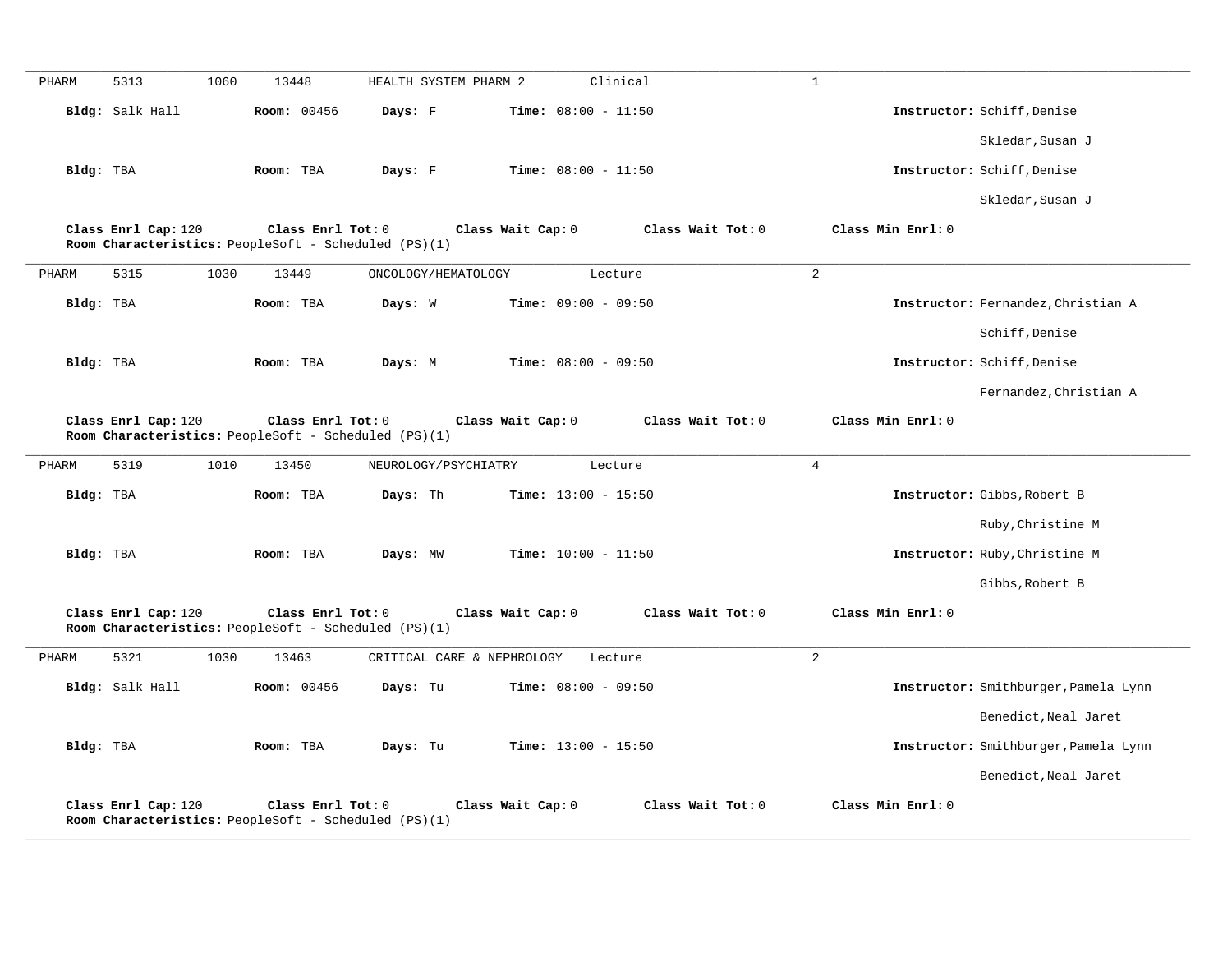### Report ID: SR201 **University of Pittsburgh** Page No. 7 of 27 **Schedule of Classes for Spring Term 2021-2022** Run Date: 06/15/2021 **Academic Term** Run Time: 23:30:21

| Subject   |                             |      | Catalog Nbr Section Class Nbr | Course Title                                         |                                        | Component         | Units        | Topics                                |
|-----------|-----------------------------|------|-------------------------------|------------------------------------------------------|----------------------------------------|-------------------|--------------|---------------------------------------|
| PHARM     | 5323                        | 1010 | 24961                         | CASE CONFERENCE SERIES 6                             |                                        | Seminar           | $\mathbf{1}$ |                                       |
| Bldg: TBA |                             |      | Room: TBA                     | Days: Th                                             | <b>Time:</b> $13:00 - 15:50$           |                   |              | Instructor: Schonder, Kristine Santus |
|           |                             |      |                               |                                                      |                                        |                   |              | Falcione, Bonnie                      |
|           | Class Enrl Cap: 120         |      | Class Enrl Tot: 0             | Room Characteristics: PeopleSoft - Scheduled (PS)(1) | Class Wait Cap: 0                      | Class Wait Tot: 0 |              | Class Min Enrl: 0                     |
| PHARM     | 5401                        | 1010 | 13457                         |                                                      | PHARMD ADV PHARM PRACT EXPRN 1Clinical |                   | 5            |                                       |
|           | Bldg: TO BE ARRANGED        |      | Room: TBA                     | Days: TBA                                            | <b>Time:</b> $00:00 - 00:00$           |                   |              | Instructor: Skledar, Susan J          |
|           | Class Enrl Cap: 115         |      | Class Enrl Tot: 0             |                                                      | Class Wait Cap: 0                      | Class Wait Tot: 0 |              | Class Min Enrl: 0                     |
| PHARM     | 5402                        | 1010 | 13458                         |                                                      | PHARMD ADV PHARM PRACT EXPRN 2Clinical |                   | $5^{\circ}$  |                                       |
|           | Bldg: TO BE ARRANGED        |      | Room: TBA                     | Days: TBA                                            | <b>Time:</b> $00:00 - 00:00$           |                   |              | Instructor: Skledar, Susan J          |
|           | Class Enrl Cap: 115         |      | Class Enrl Tot: 0             |                                                      | Class Wait Cap: 0                      | Class Wait Tot: 0 |              | Class Min Enrl: 0                     |
| PHARM     | 5403                        | 1010 | 13452                         |                                                      | PHARMD ADV PHARM PRACT EXPRN 3Clinical |                   | 5            |                                       |
|           | <b>Bldg:</b> TO BE ARRANGED |      | Room: TBA                     | Days: TBA                                            | Time: $00:00 - 00:00$                  |                   |              | Instructor: Skledar, Susan J          |
|           | Class Enrl Cap: 115         |      | Class Enrl Tot: 0             |                                                      | Class Wait Cap: 0                      | Class Wait Tot: 0 |              | Class Min Enrl: 0                     |
| PHARM     | 5404                        | 1010 | 13453                         |                                                      | PHARMD ADV PHARM PRACT EXPRN 4Clinical |                   | 5            |                                       |
|           | Bldg: TO BE ARRANGED        |      | Room: TBA                     | Days: TBA                                            | <b>Time:</b> $00:00 - 00:00$           |                   |              | Instructor: Skledar, Susan J          |
|           | Class Enrl Cap: 115         |      | Class Enrl Tot: 0             |                                                      | Class Wait Cap: 0                      | Class Wait Tot: 0 |              | Class Min Enrl: 0                     |
| PHARM     | 5405                        | 1010 | 13454                         |                                                      | PHARMD ADV PHARM PRACT EXPRN 5Clinical |                   | $5^{\circ}$  |                                       |
|           | Bldg: TO BE ARRANGED        |      | Room: TBA                     | Days: TBA                                            | <b>Time:</b> $00:00 - 00:00$           |                   |              | Instructor: Skledar, Susan J          |
|           | Class Enrl Cap: 115         |      | Class Enrl Tot: 0             |                                                      | Class Wait Cap: 0                      | Class Wait Tot: 0 |              | Class Min Enrl: 0                     |
| PHARM     | 5406                        | 1010 | 13455                         |                                                      | PHARMD ADV PHARM PRACT EXPRN 6Clinical |                   | 5            |                                       |
|           | <b>Bldg:</b> TO BE ARRANGED |      | Room: TBA                     | Days: TBA                                            | <b>Time:</b> $00:00 - 00:00$           |                   |              | Instructor: Skledar, Susan J          |
|           | Class Enrl Cap: 115         |      | Class Enrl Tot: 0             |                                                      | Class Wait Cap: 0                      | Class Wait Tot: 0 |              | Class Min Enrl: 0                     |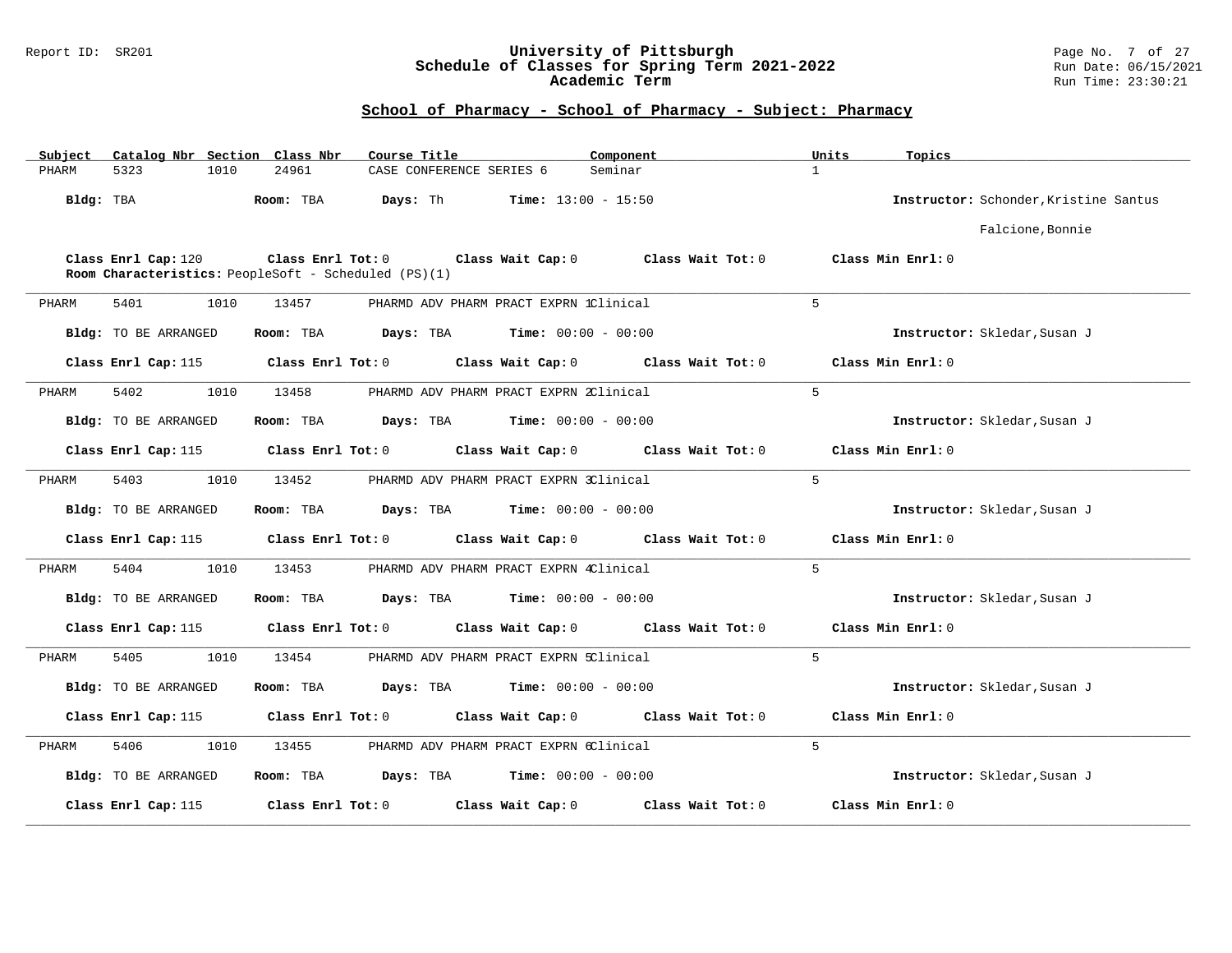#### Report ID: SR201 **University of Pittsburgh** Page No. 8 of 27 **Schedule of Classes for Spring Term 2021-2022** Run Date: 06/15/2021 **Academic Term** Run Time: 23:30:21

| Subject                     | Catalog Nbr Section Class Nbr<br>Course Title                             | Component                                                                                                                                                                                                                          | Units<br>Topics              |
|-----------------------------|---------------------------------------------------------------------------|------------------------------------------------------------------------------------------------------------------------------------------------------------------------------------------------------------------------------------|------------------------------|
| 5407<br>1010<br>PHARM       | 13451                                                                     | PHARMD ADV PHARM PRACT EXPRN 7Clinical                                                                                                                                                                                             | 5                            |
| <b>Bldg:</b> TO BE ARRANGED | Room: TBA<br>Days: TBA                                                    | <b>Time:</b> $00:00 - 00:00$                                                                                                                                                                                                       | Instructor: Skledar, Susan J |
| Class Enrl Cap: 115         | Class Enrl Tot: 0                                                         | Class Wait Cap: 0<br>Class Wait Tot: 0                                                                                                                                                                                             | Class Min Enrl: 0            |
| 5408<br>1010<br>PHARM       | 20929                                                                     | PHARMD ADV PHARM PRACT EXPRN 8Clinical                                                                                                                                                                                             | 5                            |
| Bldg: TO BE ARRANGED        | Room: TBA<br>Days: TBA                                                    | <b>Time:</b> $00:00 - 00:00$                                                                                                                                                                                                       | Instructor: Skledar, Susan J |
| Class Enrl Cap: 110         | Class Enrl Tot: 0                                                         | Class Wait Cap: 0<br>Class Wait Tot: 0                                                                                                                                                                                             | Class Min Enrl: 0            |
| 1020<br>5409<br>PHARM       | 21561                                                                     | PHARMD ADV PHARM PRAC EXPRN 9 Clinical                                                                                                                                                                                             | 5                            |
| Bldg: TO BE ARRANGED        | Room: TBA<br>Days: TBA                                                    | <b>Time:</b> $00:00 - 00:00$                                                                                                                                                                                                       | Instructor: Skledar, Susan J |
| Class Enrl Cap: 110         | Class Enrl Tot: 0                                                         | Class Wait Cap: 0<br>Class Wait Tot: $0$                                                                                                                                                                                           | Class Min Enrl: 0            |
| 1050<br>PHARM<br>5410       | 21549                                                                     | ADV PHAR PRACT EXPRN 1 - INT'LClinical                                                                                                                                                                                             | 5                            |
| <b>Bldg:</b> TO BE ARRANGED | Room: TBA<br>Days: TBA                                                    | <b>Time:</b> $00:00 - 00:00$                                                                                                                                                                                                       | Instructor: Skledar, Susan J |
| Class Enrl Cap: 20          | Class Enrl Tot: 0                                                         | Class Wait Cap: 0<br>Class Wait Tot: 0                                                                                                                                                                                             | Class Min Enrl: 0            |
|                             |                                                                           | <b></b> This class has an additional fee. For more information go to <a <br="" href="http://www.registrar.pitt.edu">target="_blank"&gt;http://www.registrar.pitt.edu/</a> , and click on Faculty and Staff, then Course and Class. |                              |
| 5411<br>1050<br>PHARM       | 21550                                                                     | ADV PHAR PRACT EXPRN 2 - INT'LClinical                                                                                                                                                                                             | 5                            |
| Bldg: TO BE ARRANGED        | Room: TBA<br>Days: TBA                                                    | <b>Time:</b> $00:00 - 00:00$                                                                                                                                                                                                       | Instructor: Skledar, Susan J |
| Class Enrl Cap: 20          | Class Enrl Tot: 0                                                         | Class Wait Tot: 0<br>Class Wait Cap: 0                                                                                                                                                                                             | Class Min Enrl: 0            |
|                             |                                                                           | <b></b> This class has an additional fee. For more information go to <a <br="" href="http://www.registrar.pitt.edu">target="_blank"&gt;http://www.registrar.pitt.edu/</a> , and click on Faculty and Staff, then Course and Class. |                              |
| 5805<br>1010<br>PHARM       | 13456                                                                     | COMMUNITY PHARMACY MANAGEMENT Lecture                                                                                                                                                                                              | 3                            |
| Bldg: Salk Hall             | Room: 00456<br>Days: MW                                                   | Time: $13:00 - 14:20$                                                                                                                                                                                                              | Instructor: Drab, Scott R    |
| Class Enrl Cap: 130         | Class Enrl Tot: 0<br>Room Characteristics: PeopleSoft - Scheduled (PS)(1) | Class Wait Cap: 0<br>Class Wait Tot: 0                                                                                                                                                                                             | Class Min Enrl: 0            |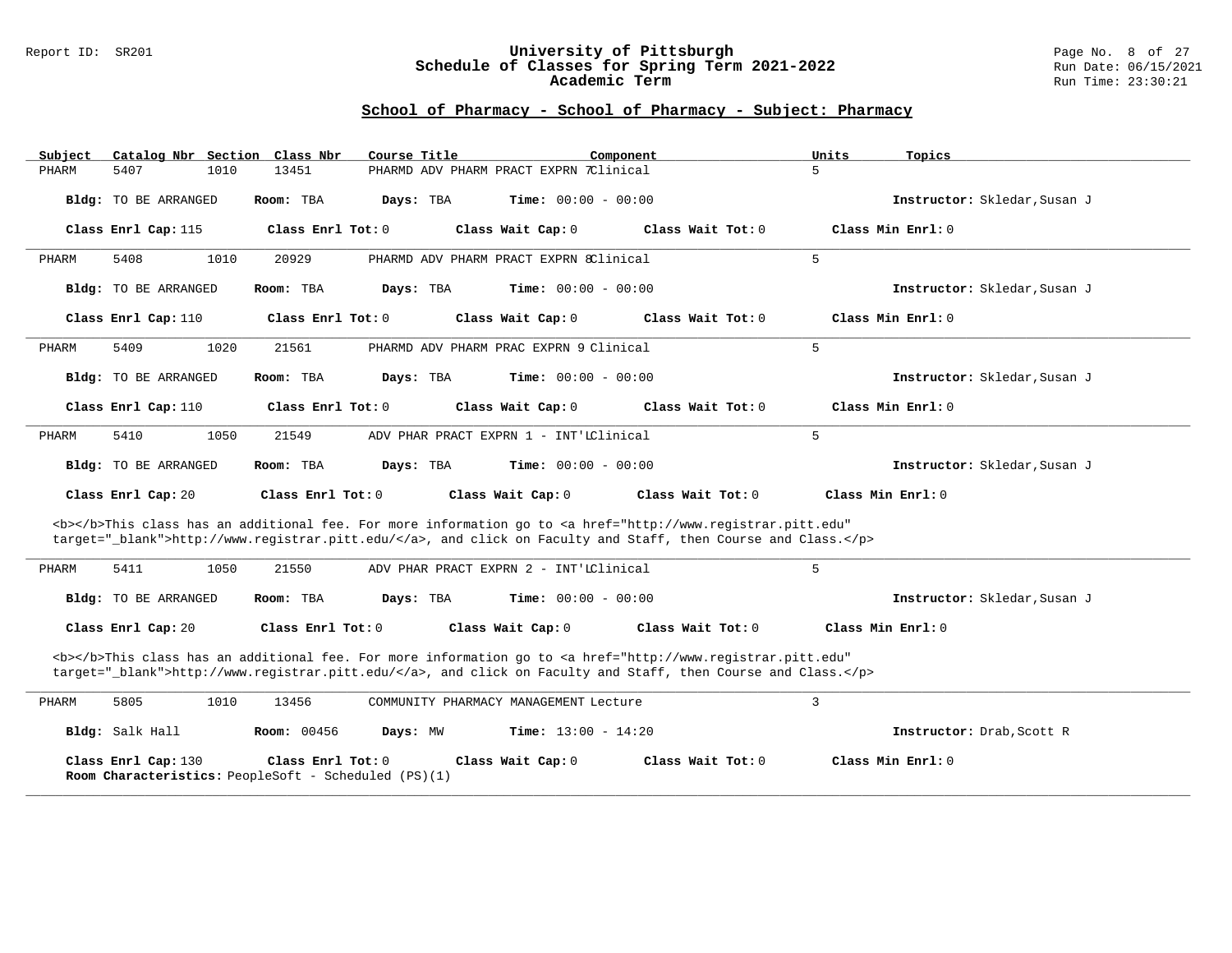### Report ID: SR201 **University of Pittsburgh** Page No. 9 of 27 **Schedule of Classes for Spring Term 2021-2022** Run Date: 06/15/2021 **Academic Term** Run Time: 23:30:21

| Subject   |                      |      | Catalog Nbr Section Class Nbr | Course Title                                                              | Component                    | Units<br>Topics   |                                      |
|-----------|----------------------|------|-------------------------------|---------------------------------------------------------------------------|------------------------------|-------------------|--------------------------------------|
| PHARM     | 5808                 | 1010 | 13462                         | COMPREHENSIVE DIABETES MGMNT Lecture                                      |                              | $\mathcal{L}$     |                                      |
|           | Bldg: Salk Hall      |      | <b>Room: 00456</b>            | Days: W                                                                   | <b>Time:</b> $15:00 - 16:50$ |                   | Instructor: Drab, Scott R            |
|           |                      |      |                               |                                                                           |                              |                   | Gimiliano, Deanne L.                 |
|           | Class Enrl Cap: 130  |      | Class Enrl Tot: 0             | Class Wait Cap: 0<br>Room Characteristics: PeopleSoft - Scheduled (PS)(1) | Class Wait Tot: 0            | Class Min Enrl: 0 |                                      |
| PHARM     | 5813                 | 1020 | 16402                         | ACUTE CARE PHARMCTHRPY SIMUL Clinical                                     |                              | 3                 |                                      |
|           | Bldg: Salk Hall      |      | <b>Room:</b> 00524            | Days: W                                                                   | <b>Time:</b> $13:00 - 15:50$ |                   | Instructor: Smithburger, Pamela Lynn |
|           |                      |      |                               |                                                                           |                              |                   | Korenoski, Amanda Suzanne            |
|           | Class Enrl Cap: 28   |      | Class Enrl Tot: 0             | Class Wait Cap: 0                                                         | Class Wait Tot: 0            | Class Min Enrl: 0 |                                      |
| PHARM     | 5814                 | 1060 | 16182                         | GLOBL HLTH: DETERMNTS & APPLC Lecture                                     |                              | $\mathcal{L}$     |                                      |
|           | Bldg: Salk Hall      |      | <b>Room:</b> 05123            | Days: M                                                                   | Time: $13:00 - 13:50$        |                   | Instructor: Jonkman, Lauren Jennifer |
|           | Class Enrl Cap: 8    |      | Class Enrl Tot: 0             | Class Wait Cap: 0                                                         | Class Wait Tot: 0            | Class Min Enrl: 0 |                                      |
| PHARM     | 5821                 | 1010 | 20705                         | PHARMACY INNOVATION 2                                                     | Seminar                      | $\mathbf{1}$      |                                      |
| Bldg: TBA |                      |      | Room: TBA                     | Days: Tu                                                                  | <b>Time:</b> $17:00 - 17:50$ |                   | Instructor: Ali, Ameer S             |
|           |                      |      |                               |                                                                           |                              |                   | Patel, Ravi                          |
|           | Class Enrl Cap: 10   |      | Class Enrl Tot: 0             | Class Wait Cap: 0<br>Room Characteristics: PeopleSoft - Scheduled (PS)(1) | Class Wait Tot: 0            | Class Min Enrl: 0 |                                      |
| PHARM     | 5824                 | 1200 | 22613                         | MENTORED RESEARCH                                                         | Directed Studies             | $1 - 3$           |                                      |
|           | Bldg: TO BE ARRANGED |      | Room: TBA                     | Days: TBA                                                                 | <b>Time:</b> $00:00 - 00:00$ |                   | Instructor: Iyer, Prema              |
|           | Class Enrl Cap: 35   |      | Class Enrl Tot: 0             | Class Wait Cap: 0                                                         | Class Wait Tot: 0            | Class Min Enrl: 0 |                                      |
| PHARM     | 5824                 | 1205 | 24421                         | MENTORED RESEARCH                                                         | Directed Studies             | $1 - 3$           |                                      |
|           | Bldg: TO BE ARRANGED |      | Room: TBA                     | Days: TBA                                                                 | <b>Time:</b> $00:00 - 00:00$ |                   | Instructor: Poloyac, Samuel M        |
|           | Class Enrl Cap: 35   |      | Class Enrl Tot: 0             | Class Wait Cap: 0                                                         | Class Wait Tot: 0            | Class Min Enrl: 0 |                                      |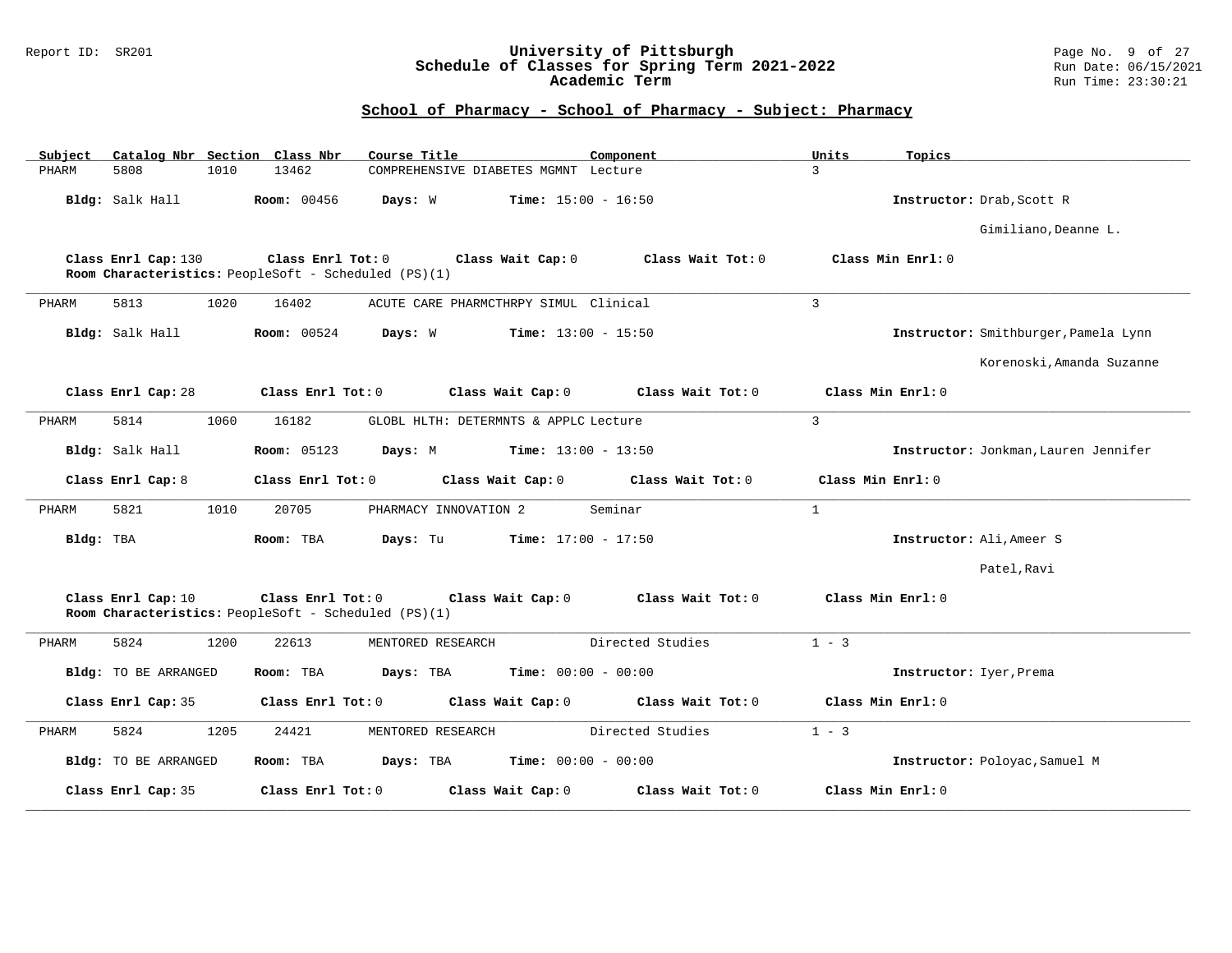#### Report ID: SR201 **University of Pittsburgh** Page No. 10 of 27 **Schedule of Classes for Spring Term 2021-2022** Run Date: 06/15/2021 **Academic Term** Run Time: 23:30:21

| Subject | Catalog Nbr Section Class Nbr            | Course Title                                                                 | Component                                                                                                                     | Units<br>Topics                   |
|---------|------------------------------------------|------------------------------------------------------------------------------|-------------------------------------------------------------------------------------------------------------------------------|-----------------------------------|
| PHARM   | 5824<br>1210                             | 24422<br>MENTORED RESEARCH                                                   | Directed Studies                                                                                                              | $1 - 3$                           |
|         | Bldg: TO BE ARRANGED                     | Room: TBA $Days:$ TBA $Time: 00:00 - 00:00$                                  |                                                                                                                               | Instructor: Xie, Xiangqun         |
|         |                                          |                                                                              | Class Enrl Cap: 35 Class Enrl Tot: 0 Class Wait Cap: 0 Class Wait Tot: 0 Class Min Enrl: 0                                    |                                   |
| PHARM   | 5824<br>1215                             | 24423                                                                        | MENTORED RESEARCH Directed Studies                                                                                            | $1 - 3$                           |
|         | Bldg: TO BE ARRANGED                     | Room: TBA Days: TBA Time: $00:00 - 00:00$                                    |                                                                                                                               | Instructor: Empey, Kerry McGarr   |
|         |                                          |                                                                              | Class Enrl Cap: 35 Class Enrl Tot: 0 Class Wait Cap: 0 Class Wait Tot: 0 Class Min Enrl: 0                                    |                                   |
| PHARM   | 5824<br>1220                             | 24424                                                                        | MENTORED RESEARCH Directed Studies                                                                                            | $1 - 3$                           |
|         | Bldg: TO BE ARRANGED                     | Room: TBA $Days:$ TBA $Time: 00:00 - 00:00$                                  |                                                                                                                               | <b>Instructor:</b> Empey, Philip  |
|         |                                          |                                                                              | Class Enrl Cap: 35 Class Enrl Tot: 0 Class Wait Cap: 0 Class Wait Tot: 0 Class Min Enrl: 0                                    |                                   |
| PHARM   | 5824<br>1225                             | 24425                                                                        | MENTORED RESEARCH Directed Studies                                                                                            | $1 - 3$                           |
|         | Bldg: TO BE ARRANGED                     | Room: TBA $Days:$ TBA $Time: 00:00 - 00:00$                                  |                                                                                                                               | Instructor: Rohan, Lisa C.        |
|         |                                          |                                                                              | Class Enrl Cap: 35 Class Enrl Tot: 0 Class Wait Cap: 0 Class Wait Tot: 0 Class Min Enrl: 0                                    |                                   |
| PHARM   | 5824<br>1230                             | 24426                                                                        | MENTORED RESEARCH Directed Studies                                                                                            | $1 - 3$                           |
|         | Bldg: TO BE ARRANGED                     | Room: TBA $Days:$ TBA $Time: 00:00 - 00:00$                                  |                                                                                                                               | Instructor: Venkataramanan, Raman |
|         |                                          |                                                                              | Class Enrl Cap: 35 Class Enrl Tot: 0 Class Wait Cap: 0 Class Wait Tot: 0 Class Min Enrl: 0                                    |                                   |
| PHARM   | 5825<br>1010                             | 22823                                                                        | HEALTHCARE INNOVATIONS 2 Lecture                                                                                              | 2                                 |
|         | Bldg: TO BE ARRANGED                     | Room: TBA $Days:$ TBA $Time: 00:00 - 00:00$                                  |                                                                                                                               | Instructor: Pringle, Janice Lee   |
|         |                                          |                                                                              | Class Enrl Cap: 16 $\qquad$ Class Enrl Tot: 0 $\qquad$ Class Wait Cap: 0 $\qquad$ Class Wait Tot: 0                           | Class Min Enrl: 0                 |
| PHARM   | 5826<br>1100                             | 22840                                                                        | ADV PEDIATRIC PHARMCTCL CARE Lecture                                                                                          | 2                                 |
|         |                                          | Bldg: Salk Hall <b>Room:</b> 00314 <b>Days:</b> M <b>Time:</b> 13:00 - 14:50 |                                                                                                                               | Instructor: Schiff, Denise        |
|         |                                          |                                                                              | Class Enrl Cap: 7 $\qquad$ Class Enrl Tot: 0 $\qquad$ Class Wait Cap: 0 $\qquad$ Class Wait Tot: 0 $\qquad$ Class Min Enrl: 0 |                                   |
|         | Meets in Baum-Bloomfield Conference Room |                                                                              |                                                                                                                               |                                   |
|         |                                          |                                                                              |                                                                                                                               |                                   |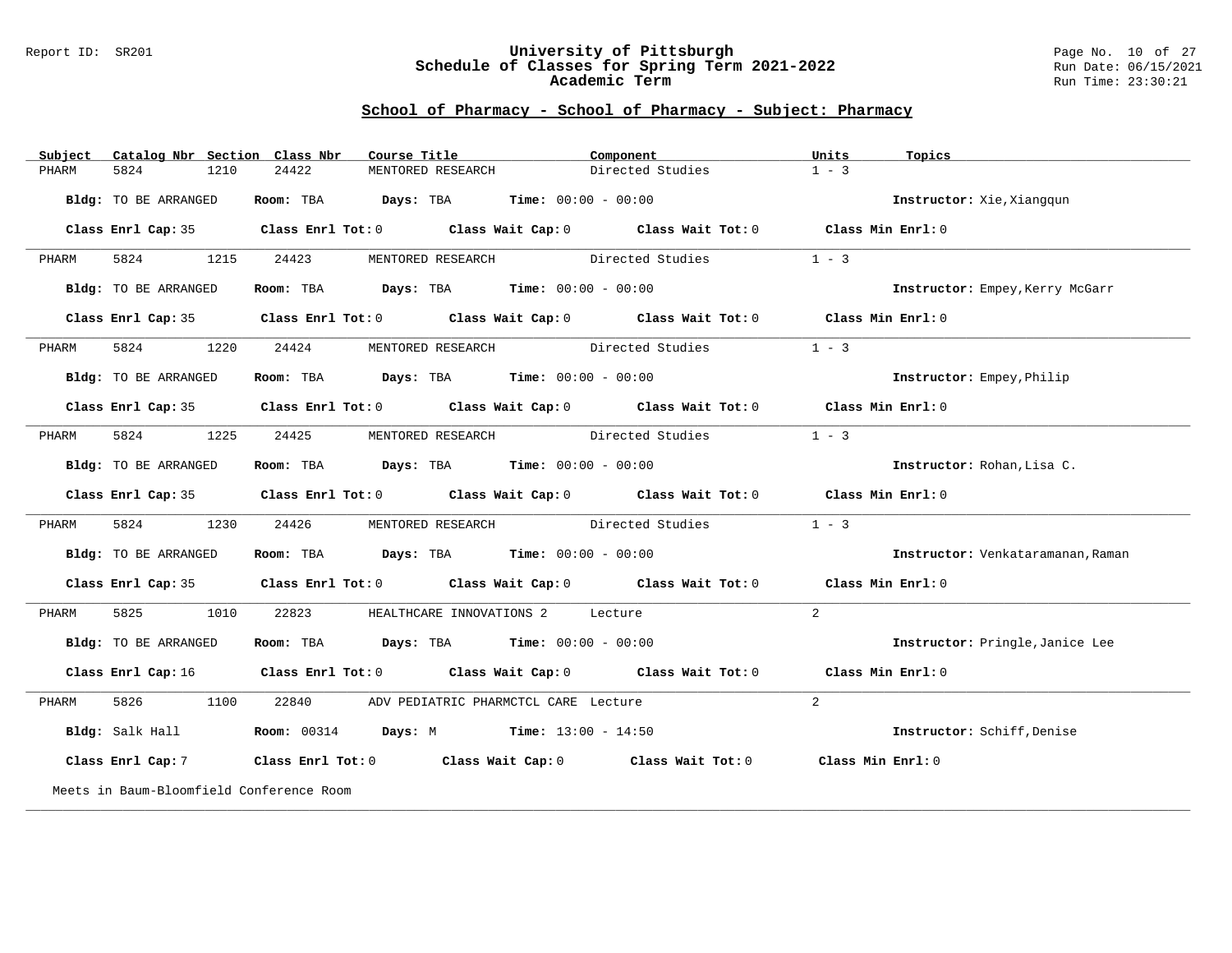### Report ID: SR201 **University of Pittsburgh** Page No. 11 of 27 **Schedule of Classes for Spring Term 2021-2022** Run Date: 06/15/2021 **Academic Term** Run Time: 23:30:21

| Catalog Nbr Section Class Nbr<br>Subject | Course Title                                                                                                                              | Component         | Units<br>Topics                   |
|------------------------------------------|-------------------------------------------------------------------------------------------------------------------------------------------|-------------------|-----------------------------------|
| PHARM<br>5830<br>1200                    | DISCOVRNG SCNTFC INQRY (DSI) Seminar<br>22431                                                                                             |                   | $\overline{2}$                    |
| Bldg: Salk Hall                          | Room: 00524<br><b>Time:</b> $14:00 - 15:50$<br>Days: M                                                                                    |                   | Instructor: Coons, James C        |
|                                          |                                                                                                                                           |                   | Iasella, Carlo John               |
| Class Enrl Cap: 16                       | Class Enrl Tot: 0<br>Class Wait Cap: 0                                                                                                    | Class Wait Tot: 0 | Class Min Enrl: 0                 |
| 5831<br>1010<br>PHARM                    | 25046<br>HEALTHCARE LGBTQIA COMMUNITY Seminar                                                                                             |                   | 2                                 |
| Bldg: Cathedral of LearniRoom: 0402E     | Days: Th<br><b>Time:</b> $18:00 - 19:50$                                                                                                  |                   | Instructor: Grieve, Lorin Brendan |
| Class Enrl Cap: 20                       | Class Enrl Tot: 0<br>Class Wait Cap: 0                                                                                                    | Class Wait Tot: 0 | Class Min Enrl: 0                 |
| 5832<br>1010<br>PHARM                    | 25772<br>LIT & FILM UNDERSTAND PAT-PRACLecture                                                                                            |                   | $\mathbf{1}$                      |
| Bldg: TBA                                | Room: TBA<br>Days: TBA<br>Time: TBA                                                                                                       |                   | Instructor: Staff                 |
| Class Enrl Cap: 18                       | Class Enrl Tot: 0<br>Class Wait Cap: 0<br>Combined Section ID: 0016(NUR/2040/CDENT/5910/PHARM/5832)- CDENT 5910(#25791), NUR 2040(#26776) | Class Wait Tot: 0 | Class Min Enrl: 0                 |
| 5834<br>PHARM<br>1060                    | 27786<br>PYTHON DATA MGT AND ANLYTCS Lecture                                                                                              |                   | 3                                 |
| Bldg: Salk Hall                          | <b>Room: 00523</b><br>Days: M<br><b>Time:</b> $13:00 - 15:50$                                                                             |                   | Instructor: Babichenko, Dmitriy   |
|                                          |                                                                                                                                           |                   | Patel, Ravi                       |
| Class Enrl Cap: 25                       | Class Enrl Tot: 0<br>Class Wait Cap: 0                                                                                                    | Class Wait Tot: 0 | Class Min Enrl: 0                 |
| 5836<br>1010<br>PHARM                    | 26382<br>SIDE PROJECT: BUILDING VALUE Lecture                                                                                             |                   | $\mathbf{1}$                      |
| Bldg: TBA                                | Room: TBA<br>Days: Tu<br><b>Time:</b> $16:00 - 16:50$                                                                                     |                   | Instructor: Ali, Ameer S          |
|                                          |                                                                                                                                           |                   | Patel, Ravi                       |
| Class Enrl Cap: 10                       | Class Enrl Tot: 0<br>Class Wait Cap: 0<br>Room Characteristics: PeopleSoft - Scheduled (PS)(1)                                            | Class Wait Tot: 0 | Class Min Enrl: 0                 |
| 5851<br>1200<br>PHARM                    | 22245<br>SPECIAL TOPICS 1                                                                                                                 | Independent Study | $1 - 3$                           |
| Bldg: TO BE ARRANGED                     | Room: TBA<br>Days: TBA<br><b>Time:</b> $00:00 - 00:00$                                                                                    |                   | Instructor: Tarter, Ralph E       |
| Class Enrl Cap: 35                       | Class Enrl Tot: 0<br>Class Wait Cap: 0                                                                                                    | Class Wait Tot: 0 | Class Min Enrl: 0                 |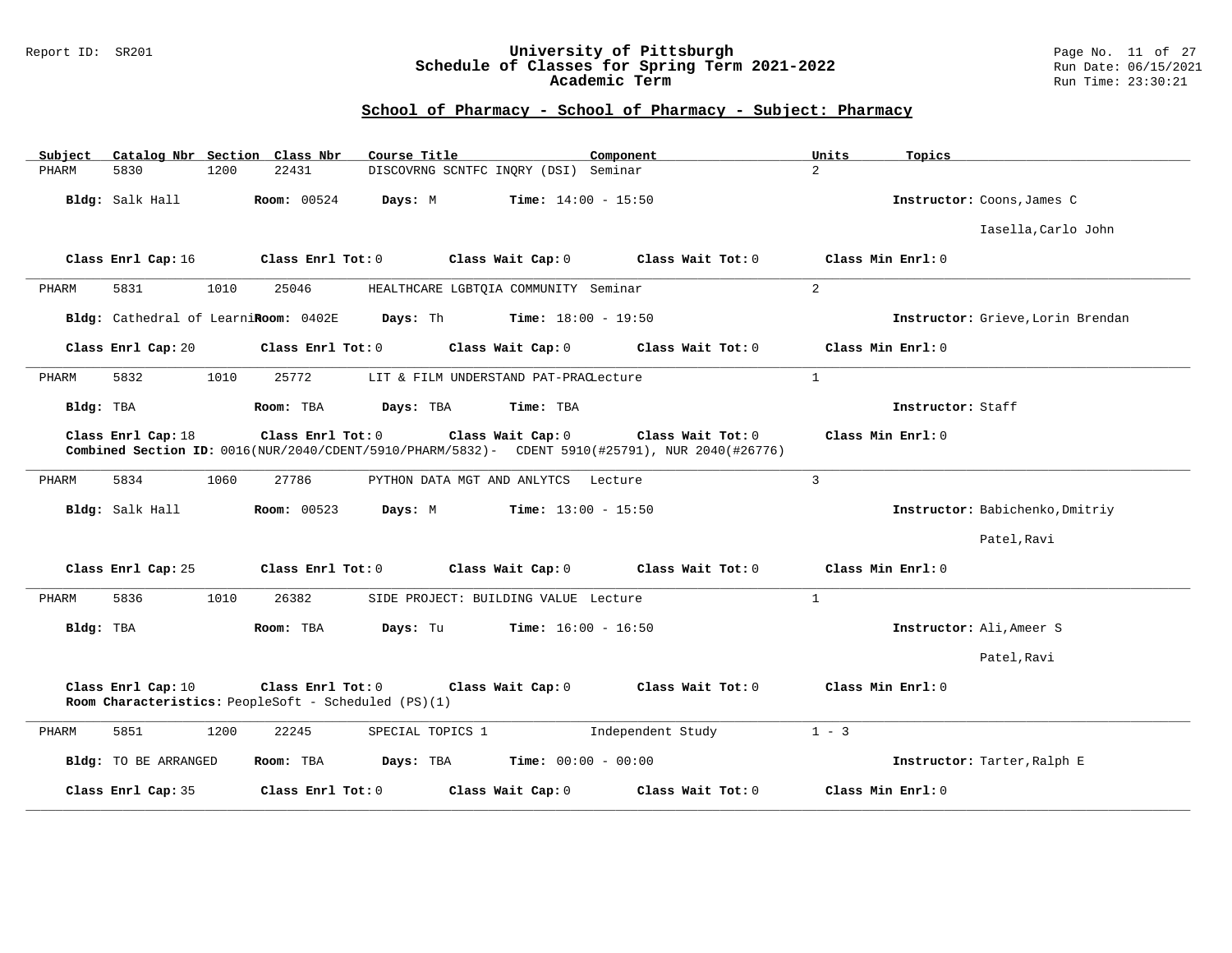#### Report ID: SR201 **University of Pittsburgh** Page No. 12 of 27 **Schedule of Classes for Spring Term 2021-2022** Run Date: 06/15/2021 **Academic Term** Run Time: 23:30:21

| Subject | Catalog Nbr Section Class Nbr | Course Title                                |                                      | Component                                                                                                                                                                                                                     | Units<br>Topics                    |  |
|---------|-------------------------------|---------------------------------------------|--------------------------------------|-------------------------------------------------------------------------------------------------------------------------------------------------------------------------------------------------------------------------------|------------------------------------|--|
| PHARM   | 5851<br>1201                  | 22246                                       | SPECIAL TOPICS 1                     | Independent Study                                                                                                                                                                                                             | $1 - 3$                            |  |
|         | Bldg: TO BE ARRANGED          | Room: TBA $Days:$ TBA $Time: 00:00 - 00:00$ |                                      |                                                                                                                                                                                                                               | Instructor: Wang, Lirong           |  |
|         |                               |                                             |                                      | Class Enrl Cap: 35 Class Enrl Tot: 0 Class Wait Cap: 0 Class Wait Tot: 0 Class Min Enrl: 0                                                                                                                                    |                                    |  |
| PHARM   | 5851 1202                     | 22247                                       |                                      | SPECIAL TOPICS 1 1 1 Independent Study                                                                                                                                                                                        | $1 - 3$                            |  |
|         | Bldg: TO BE ARRANGED          | Room: TBA $Days:$ TBA $Time: 00:00 - 00:00$ |                                      |                                                                                                                                                                                                                               | Instructor: Smith, Randall Bruce   |  |
|         |                               |                                             |                                      | Class Enrl Cap: 35 Class Enrl Tot: 0 Class Wait Cap: 0 Class Wait Tot: 0 Class Min Enrl: 0                                                                                                                                    |                                    |  |
| PHARM   | 5851<br>1203                  | 22248                                       |                                      | SPECIAL TOPICS 1 1 and independent Study                                                                                                                                                                                      | $1 - 3$                            |  |
|         | Bldg: TO BE ARRANGED          | Room: TBA $Days: TBA$ Time: $00:00 - 00:00$ |                                      |                                                                                                                                                                                                                               | Instructor: Patel, Ravi            |  |
|         |                               |                                             |                                      | Class Enrl Cap: 35 Class Enrl Tot: 0 Class Wait Cap: 0 Class Wait Tot: 0 Class Min Enrl: 0                                                                                                                                    |                                    |  |
| PHARM   | 5851 1204 22249               |                                             |                                      | SPECIAL TOPICS 1 5 Independent Study                                                                                                                                                                                          | $1 - 3$                            |  |
|         | Bldg: TO BE ARRANGED          | Room: TBA $Days:$ TBA $Time: 00:00 - 00:00$ |                                      |                                                                                                                                                                                                                               | Instructor: Meyer, Susan Marie     |  |
|         |                               |                                             |                                      | Class Enrl Cap: 35 Class Enrl Tot: 0 Class Wait Cap: 0 Class Wait Tot: 0 Class Min Enrl: 0                                                                                                                                    |                                    |  |
| PHARM   |                               |                                             |                                      | 5851 1205 22250 SPECIAL TOPICS 1 Independent Study                                                                                                                                                                            | $1 - 3$                            |  |
|         | Bldg: TO BE ARRANGED          | Room: TBA $Days:$ TBA $Time:$ 00:00 - 00:00 |                                      |                                                                                                                                                                                                                               | Instructor: Pater, Karen Steinmetz |  |
|         |                               |                                             |                                      | Class Enrl Cap: 35 Class Enrl Tot: 0 Class Wait Cap: 0 Class Wait Tot: 0 Class Min Enrl: 0                                                                                                                                    |                                    |  |
| PHARM   | 5851 7<br>1206                | 22251                                       |                                      | SPECIAL TOPICS 1 5 Independent Study                                                                                                                                                                                          | $1 - 3$                            |  |
|         | Bldg: TO BE ARRANGED          | Room: TBA $Days:$ TBA $Time: 00:00 - 00:00$ |                                      |                                                                                                                                                                                                                               | Instructor: Connor, Sharon E       |  |
|         |                               |                                             |                                      | Class Enrl Cap: 35 Class Enrl Tot: 0 Class Wait Cap: 0 Class Wait Tot: 0 Class Min Enrl: 0                                                                                                                                    |                                    |  |
| PHARM   | 5851 1207 22252               |                                             |                                      | SPECIAL TOPICS 1 1 1 1 1 1 1 1 1 1 1 1 1 2 3                                                                                                                                                                                  |                                    |  |
|         | Bldg: TO BE ARRANGED          | Room: TBA $Days:$ TBA $Time: 00:00 - 00:00$ |                                      |                                                                                                                                                                                                                               | Instructor: Berenbrok, Lucas Allan |  |
|         |                               |                                             |                                      | Class Enrl Cap: 35 Class Enrl Tot: 0 Class Wait Cap: 0 Class Wait Tot: 0 Class Min Enrl: 0                                                                                                                                    |                                    |  |
| PHARM   | 5851<br>1208                  | 22253                                       | SPECIAL TOPICS 1 1 Independent Study |                                                                                                                                                                                                                               | $1 - 3$                            |  |
|         | Bldg: TO BE ARRANGED          | Room: TBA $Days:$ TBA $Time: 00:00 - 00:00$ |                                      |                                                                                                                                                                                                                               | Instructor: Gill, Sandra Lucille   |  |
|         |                               |                                             |                                      | Class Enrl Cap: 35 $\,$ Class Enrl Tot: 0 $\,$ Class Wait Cap: 0 $\,$ Class Wait Tot: 0 $\,$ Class Enrl Tot: 0 $\,$ Class Enrl Tot: 0 $\,$ Class Enrl Tot: 0 $\,$ Class Enrl Tot: 0 $\,$ Class Enrl Tot: 0 $\,$ Class Enrl To | Class Min Enrl: 0                  |  |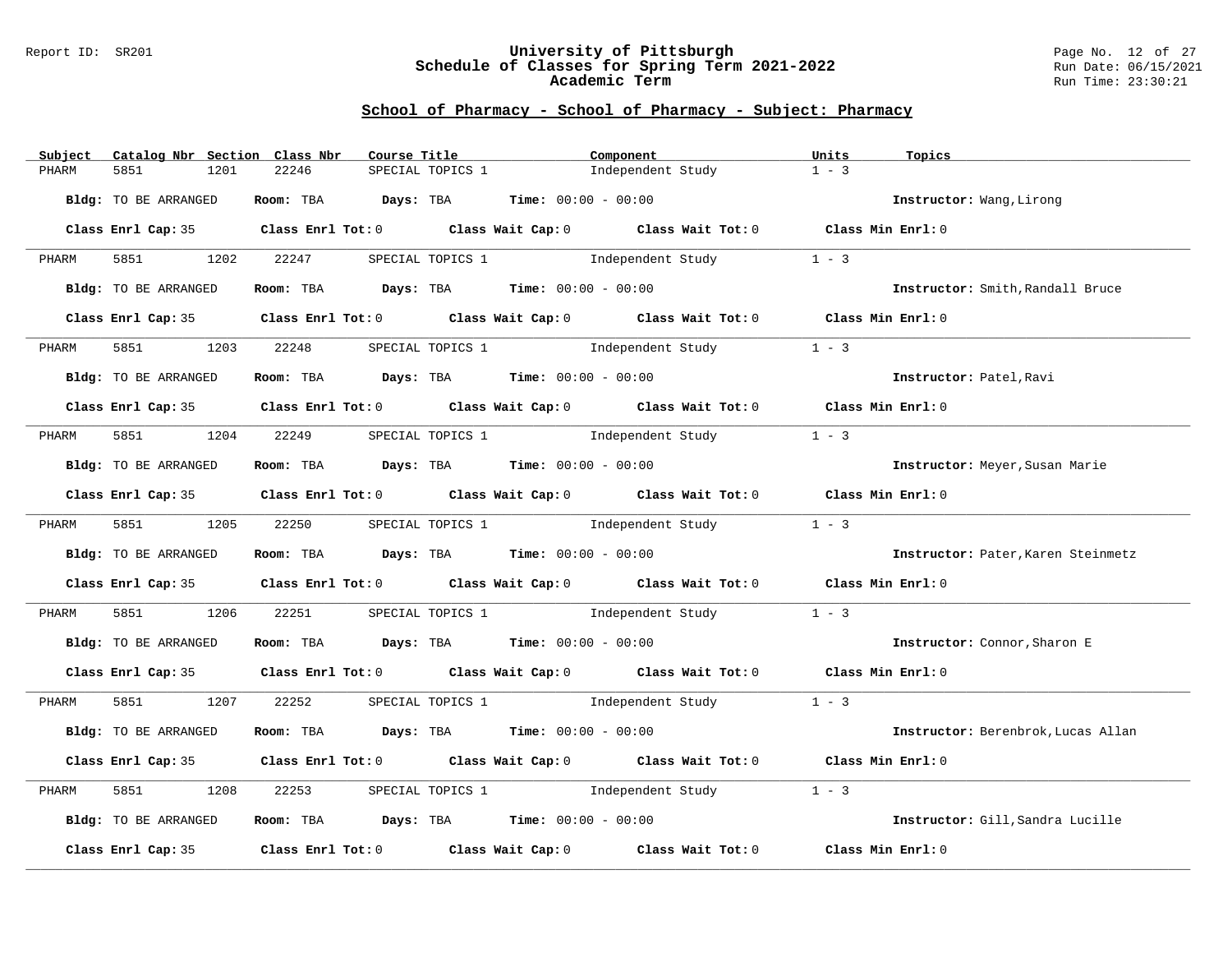| PHARM | 5851<br>1209                                                 | 22254 |  | SPECIAL TOPICS 1 1 Independent Study        |                                                                                                                            | $1 - 3$                              |
|-------|--------------------------------------------------------------|-------|--|---------------------------------------------|----------------------------------------------------------------------------------------------------------------------------|--------------------------------------|
|       | Bldg: TO BE ARRANGED                                         |       |  | Room: TBA $Days:$ TBA $Time: 00:00 - 00:00$ |                                                                                                                            | Instructor: Donihi, Amy Calabrese    |
|       |                                                              |       |  |                                             | Class Enrl Cap: 35 Class Enrl Tot: 0 Class Wait Cap: 0 Class Wait Tot: 0 Class Min Enrl: 0                                 |                                      |
| PHARM |                                                              |       |  |                                             | 5851 1210 23192 SPECIAL TOPICS 1 Independent Study 1 - 3                                                                   |                                      |
|       | Bldg: TO BE ARRANGED                                         |       |  | Room: TBA $Days:$ TBA $Time: 00:00 - 00:00$ |                                                                                                                            | Instructor: Fernandez, Christian A   |
|       |                                                              |       |  |                                             | Class Enrl Cap: 35 Class Enrl Tot: 0 Class Wait Cap: 0 Class Wait Tot: 0 Class Min Enrl: 0                                 |                                      |
| PHARM |                                                              |       |  |                                             | 5851 1211 23193 SPECIAL TOPICS 1 Independent Study 1 - 3                                                                   |                                      |
|       | Bldg: TO BE ARRANGED<br>Class Enrl Cap: 35                   |       |  | <b>Time:</b> $00:00 - 00:00$                | Room: TBA Days: TBA Time: $00:00 - 00:00$ Thetruct Class Enrl Tot: 0 Class Wait Cap: 0 Class Wait Tot: 0 Class Min Enrl: 0 | Instructor:                          |
| PHARM |                                                              |       |  |                                             | 5851 1212 23194 SPECIAL TOPICS 1 Independent Study 1 - 3                                                                   |                                      |
|       | Bldg: TO BE ARRANGED                                         |       |  | Room: TBA $Days:$ TBA $Time: 00:00 - 00:00$ |                                                                                                                            | Instructor: Gimiliano, Deanne L.     |
|       |                                                              |       |  |                                             | Class Enrl Cap: 35 Class Enrl Tot: 0 Class Wait Cap: 0 Class Wait Tot: 0 Class Min Enrl: 0                                 |                                      |
| PHARM |                                                              |       |  |                                             | 5851 1213 23195 SPECIAL TOPICS 1 Independent Study 1 - 3                                                                   |                                      |
|       | Bldg: TO BE ARRANGED Room: TBA Days: TBA Time: 00:00 - 00:00 |       |  |                                             |                                                                                                                            | Instructor: Fabian, Tanya J.         |
|       |                                                              |       |  |                                             |                                                                                                                            |                                      |
|       |                                                              |       |  |                                             | Class Enrl Cap: 35 Class Enrl Tot: 0 Class Wait Cap: 0 Class Wait Tot: 0 Class Min Enrl: 0                                 |                                      |
| PHARM |                                                              |       |  |                                             | 5851 1214 23196 SPECIAL TOPICS 1 Independent Study 1 - 3                                                                   |                                      |
|       | Bldg: TO BE ARRANGED                                         |       |  | Room: TBA $Days:$ TBA $Time: 00:00 - 00:00$ |                                                                                                                            | Instructor: Coons, James C           |
|       |                                                              |       |  |                                             | Class Enrl Cap: 35 Class Enrl Tot: 0 Class Wait Cap: 0 Class Wait Tot: 0 Class Min Enrl: 0                                 |                                      |
| PHARM |                                                              |       |  |                                             | 5851 1215 25208 SPECIAL TOPICS 1 Independent Study 1 - 3                                                                   |                                      |
|       | Bldg: TO BE ARRANGED                                         |       |  | Room: TBA $Days:$ TBA $Time: 00:00 - 00:00$ |                                                                                                                            | Instructor: Beumer, Jan Hendrik      |
|       |                                                              |       |  |                                             | Class Enrl Cap: 35 Class Enrl Tot: 0 Class Wait Cap: 0 Class Wait Tot: 0 Class Min Enrl: 0                                 |                                      |
| PHARM | 5851 1216 25209 SPECIAL TOPICS 1                             |       |  |                                             | Independent Study 1 - 3                                                                                                    |                                      |
|       | Bldg: TO BE ARRANGED                                         |       |  | Room: TBA $Days:$ TBA $Time: 00:00 - 00:00$ |                                                                                                                            | Instructor: Ruby, Christine M        |
|       |                                                              |       |  |                                             | Class Enrl Cap: 35 Class Enrl Tot: 0 Class Wait Cap: 0 Class Wait Tot: 0 Class Min Enrl: 0                                 |                                      |
| PHARM |                                                              |       |  |                                             | 5851 1217 25210 SPECIAL TOPICS 1 Independent Study 1 - 3                                                                   |                                      |
|       | Bldg: TO BE ARRANGED                                         |       |  | Room: TBA $Days:$ TBA $Time: 00:00 - 00:00$ |                                                                                                                            | Instructor: Jonkman, Lauren Jennifer |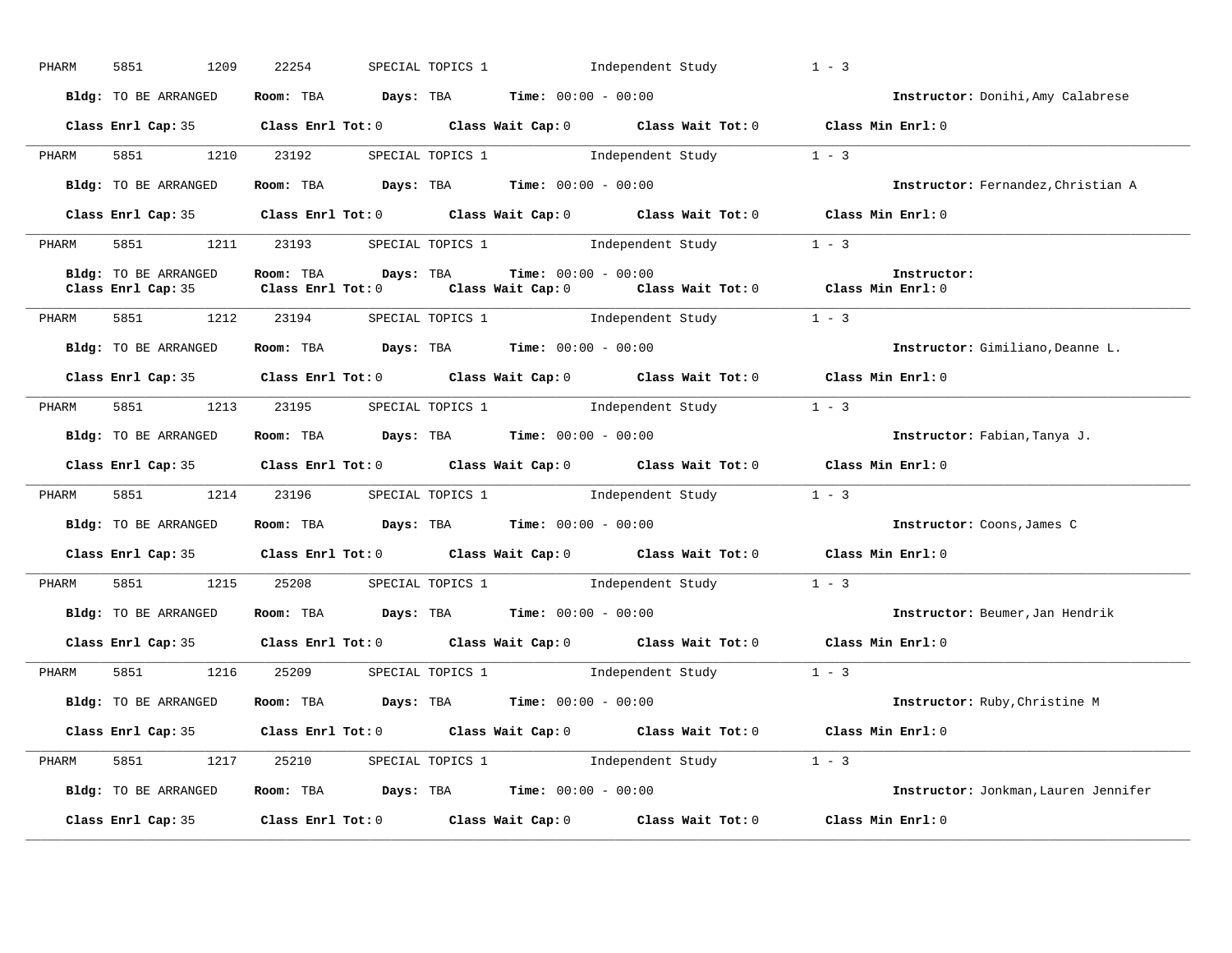#### Report ID: SR201 **University of Pittsburgh** Page No. 14 of 27 **Schedule of Classes for Spring Term 2021-2022** Run Date: 06/15/2021 **Academic Term** Run Time: 23:30:21

| Subject | Catalog Nbr Section Class Nbr |      |            | Course Title |                  |                                             | Component                                                                                                                                                                | Units   | Topics                               |
|---------|-------------------------------|------|------------|--------------|------------------|---------------------------------------------|--------------------------------------------------------------------------------------------------------------------------------------------------------------------------|---------|--------------------------------------|
| PHARM   | 5851                          | 1218 | 25211      |              | SPECIAL TOPICS 1 |                                             | Independent Study                                                                                                                                                        | $1 - 3$ |                                      |
|         | Bldg: TO BE ARRANGED          |      |            |              |                  | Room: TBA $Days:$ TBA $Time: 00:00 - 00:00$ |                                                                                                                                                                          |         | Instructor: Ma, Xiaochao             |
|         |                               |      |            |              |                  |                                             | Class Enrl Cap: 35 Class Enrl Tot: 0 Class Wait Cap: 0 Class Wait Tot: 0 Class Min Enrl: 0                                                                               |         |                                      |
| PHARM   | 5851 38                       | 1219 | 25212      |              |                  |                                             | SPECIAL TOPICS 1 1 1 Independent Study                                                                                                                                   | $1 - 3$ |                                      |
|         | Bldg: TO BE ARRANGED          |      |            |              |                  | Room: TBA $Days:$ TBA $Time: 00:00 - 00:00$ |                                                                                                                                                                          |         | Instructor: Culley, Colleen Margaret |
|         |                               |      |            |              |                  |                                             | Class Enrl Cap: 35 Class Enrl Tot: 0 Class Wait Cap: 0 Class Wait Tot: 0 Class Min Enrl: 0                                                                               |         |                                      |
| PHARM   | 5851                          | 1220 | 28279      |              |                  | SPECIAL TOPICS 1                            | Independent Study                                                                                                                                                        | $1 - 3$ |                                      |
|         | Bldg: TO BE ARRANGED          |      |            |              |                  | Room: TBA $Days: TBA$ Time: $00:00 - 00:00$ |                                                                                                                                                                          |         | Instructor: Seybert, Amy L           |
|         |                               |      |            |              |                  |                                             | Class Enrl Cap: 35 Class Enrl Tot: 0 Class Wait Cap: 0 Class Wait Tot: 0 Class Min Enrl: 0                                                                               |         |                                      |
| PHARM   | 5851 200                      |      | 1221 28280 |              |                  |                                             | SPECIAL TOPICS 1 1 and independent Study                                                                                                                                 | $1 - 3$ |                                      |
|         | Bldg: TO BE ARRANGED          |      |            |              |                  | Room: TBA $Days:$ TBA $Time: 00:00 - 00:00$ |                                                                                                                                                                          |         | Instructor: Horn, Edward T.          |
|         |                               |      |            |              |                  |                                             | Class Enrl Cap: 35 Class Enrl Tot: 0 Class Wait Cap: 0 Class Wait Tot: 0 Class Min Enrl: 0                                                                               |         |                                      |
| PHARM   | 5851 1222 28281               |      |            |              |                  |                                             | SPECIAL TOPICS 1 1 and independent Study 1 - 3                                                                                                                           |         |                                      |
|         | Bldg: TO BE ARRANGED          |      |            |              |                  | Room: TBA $Days:$ TBA $Time:$ 00:00 - 00:00 |                                                                                                                                                                          |         | Instructor: Nolin, Thomas D.         |
|         |                               |      |            |              |                  |                                             | Class Enrl Cap: 35 Class Enrl Tot: 0 Class Wait Cap: 0 Class Wait Tot: 0 Class Min Enrl: 0                                                                               |         |                                      |
| PHARM   | 5851                          | 1223 | 28282      |              |                  |                                             | SPECIAL TOPICS 1 1 and independent Study                                                                                                                                 | $1 - 3$ |                                      |
|         | Bldg: TO BE ARRANGED          |      |            |              |                  | Room: TBA $Days:$ TBA $Time: 00:00 - 00:00$ |                                                                                                                                                                          |         | Instructor: Johnson, Heather J       |
|         |                               |      |            |              |                  |                                             | Class Enrl Cap: 35 Class Enrl Tot: 0 Class Wait Cap: 0 Class Wait Tot: 0 Class Min Enrl: 0                                                                               |         |                                      |
| PHARM   | 5851                          | 1224 | 28283      |              |                  |                                             | $SPECTAL\hskip1.5cm\textbf{TOPICS}\hskip1.5cm 1\hskip1.5cm\textbf{Independent}\hskip1.5cm \text{Student}\hskip1.5cm \text{Study}\hskip1.5cm 1\hskip1.5cm -\hskip1.5cm 3$ |         |                                      |
|         | Bldg: TO BE ARRANGED          |      |            |              |                  | Room: TBA $Days:$ TBA $Time: 00:00 - 00:00$ |                                                                                                                                                                          |         | Instructor: Iasella, Carlo John      |
|         |                               |      |            |              |                  |                                             | Class Enrl Cap: 35 Class Enrl Tot: 0 Class Wait Cap: 0 Class Wait Tot: 0 Class Min Enrl: 0                                                                               |         |                                      |
| PHARM   | 5852                          | 1200 | 22255      |              |                  |                                             | SPECIAL TOPICS 2 1ndependent Study                                                                                                                                       | $1 - 3$ |                                      |
|         | Bldg: TO BE ARRANGED          |      |            |              |                  | Room: TBA $Days:$ TBA $Time: 00:00 - 00:00$ |                                                                                                                                                                          |         | Instructor: Donihi, Amy Calabrese    |
|         | Class Enrl Cap: 35            |      |            |              |                  |                                             | Class Enrl Tot: $0$ Class Wait Cap: $0$ Class Wait Tot: $0$                                                                                                              |         | Class Min Enrl: 0                    |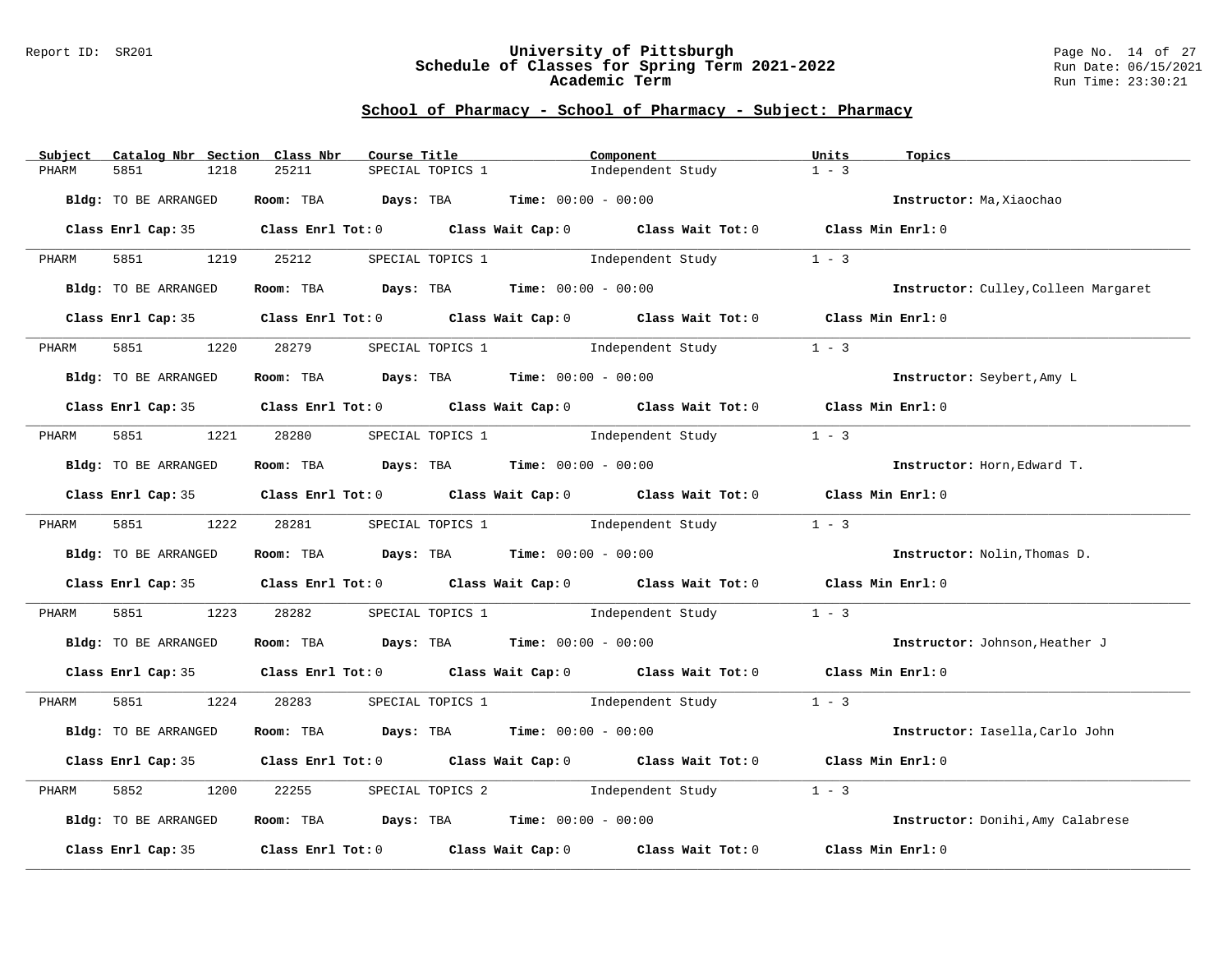| PHARM | 5852<br>1201         | 22256 | SPECIAL TOPICS 2 1ndependent Study                                                         | $1 - 3$                                 |
|-------|----------------------|-------|--------------------------------------------------------------------------------------------|-----------------------------------------|
|       | Bldg: TO BE ARRANGED |       | Room: TBA $Days:$ TBA $Time: 00:00 - 00:00$                                                | Instructor: Ruby, Christine M           |
|       |                      |       | Class Enrl Cap: 35 Class Enrl Tot: 0 Class Wait Cap: 0 Class Wait Tot: 0 Class Min Enrl: 0 |                                         |
| PHARM | 5852 1202 22257      |       | SPECIAL TOPICS 2 1 and independent Study 1 - 3                                             |                                         |
|       | Bldg: TO BE ARRANGED |       | Room: TBA $Days:$ TBA Time: $00:00 - 00:00$                                                | Instructor: Gill, Sandra Lucille        |
|       |                      |       | Class Enrl Cap: 35 Class Enrl Tot: 0 Class Wait Cap: 0 Class Wait Tot: 0 Class Min Enrl: 0 |                                         |
|       |                      |       | PHARM 5852 1203 22258 SPECIAL TOPICS 2 Independent Study 1 - 3                             |                                         |
|       | Bldg: TO BE ARRANGED |       | Room: TBA $Days:$ TBA $Time: 00:00 - 00:00$                                                | Instructor: Hernandez Delso, Inmaculada |
|       |                      |       | Class Enrl Cap: 35 Class Enrl Tot: 0 Class Wait Cap: 0 Class Wait Tot: 0 Class Min Enrl: 0 |                                         |
| PHARM |                      |       | 5852 1204 22259 SPECIAL TOPICS 2 Independent Study 1 - 3                                   |                                         |
|       | Bldg: TO BE ARRANGED |       | Room: TBA $Days:$ TBA $Time: 00:00 - 00:00$                                                | Instructor: Carroll, Joni Colleen       |
|       |                      |       | Class Enrl Cap: 35 Class Enrl Tot: 0 Class Wait Cap: 0 Class Wait Tot: 0 Class Min Enrl: 0 |                                         |
| PHARM |                      |       | 5852 1205 22260 SPECIAL TOPICS 2 Independent Study 1 - 3                                   |                                         |
|       | Bldg: TO BE ARRANGED |       | Room: TBA $Days:$ TBA $Time:$ $00:00 - 00:00$                                              | Instructor: Schonder, Kristine Santus   |
|       |                      |       | Class Enrl Cap: 35 Class Enrl Tot: 0 Class Wait Cap: 0 Class Wait Tot: 0 Class Min Enrl: 0 |                                         |
| PHARM |                      |       | 5852 1206 22261 SPECIAL TOPICS 2 Independent Study 1 - 3                                   |                                         |
|       | Bldg: TO BE ARRANGED |       | Room: TBA $Days:$ TBA $Time: 00:00 - 00:00$                                                | Instructor: Schiff, Denise              |
|       |                      |       | Class Enrl Cap: 35 Class Enrl Tot: 0 Class Wait Cap: 0 Class Wait Tot: 0 Class Min Enrl: 0 |                                         |
| PHARM |                      |       | 5852 1207 22262 SPECIAL TOPICS 2 Independent Study 1 - 3                                   |                                         |
|       | Bldg: TO BE ARRANGED |       | Room: TBA $Days: TBA$ Time: $00:00 - 00:00$                                                | Instructor: Connor, Sharon E            |
|       |                      |       | Class Enrl Cap: 35 Class Enrl Tot: 0 Class Wait Cap: 0 Class Wait Tot: 0                   | Class Min Enrl: 0                       |
|       |                      |       | PHARM 5852 1208 22263 SPECIAL TOPICS 2 Independent Study 1 - 3                             |                                         |
|       | Bldg: TO BE ARRANGED |       | Room: TBA $Days:$ TBA $Time: 00:00 - 00:00$                                                | Instructor: Horn, Edward T.             |
|       |                      |       | Class Enrl Cap: 35 Class Enrl Tot: 0 Class Wait Cap: 0 Class Wait Tot: 0 Class Min Enrl: 0 |                                         |
|       |                      |       | PHARM 5852 1209 22264 SPECIAL TOPICS 2 Independent Study 1 - 3                             |                                         |
|       | Bldg: TO BE ARRANGED |       | Room: TBA $Days:$ TBA $Time: 00:00 - 00:00$                                                | Instructor: Patel, Ravi                 |
|       | Class Enrl Cap: 35   |       | Class Enrl Tot: $0$ Class Wait Cap: $0$ Class Wait Tot: $0$ Class Min Enrl: $0$            |                                         |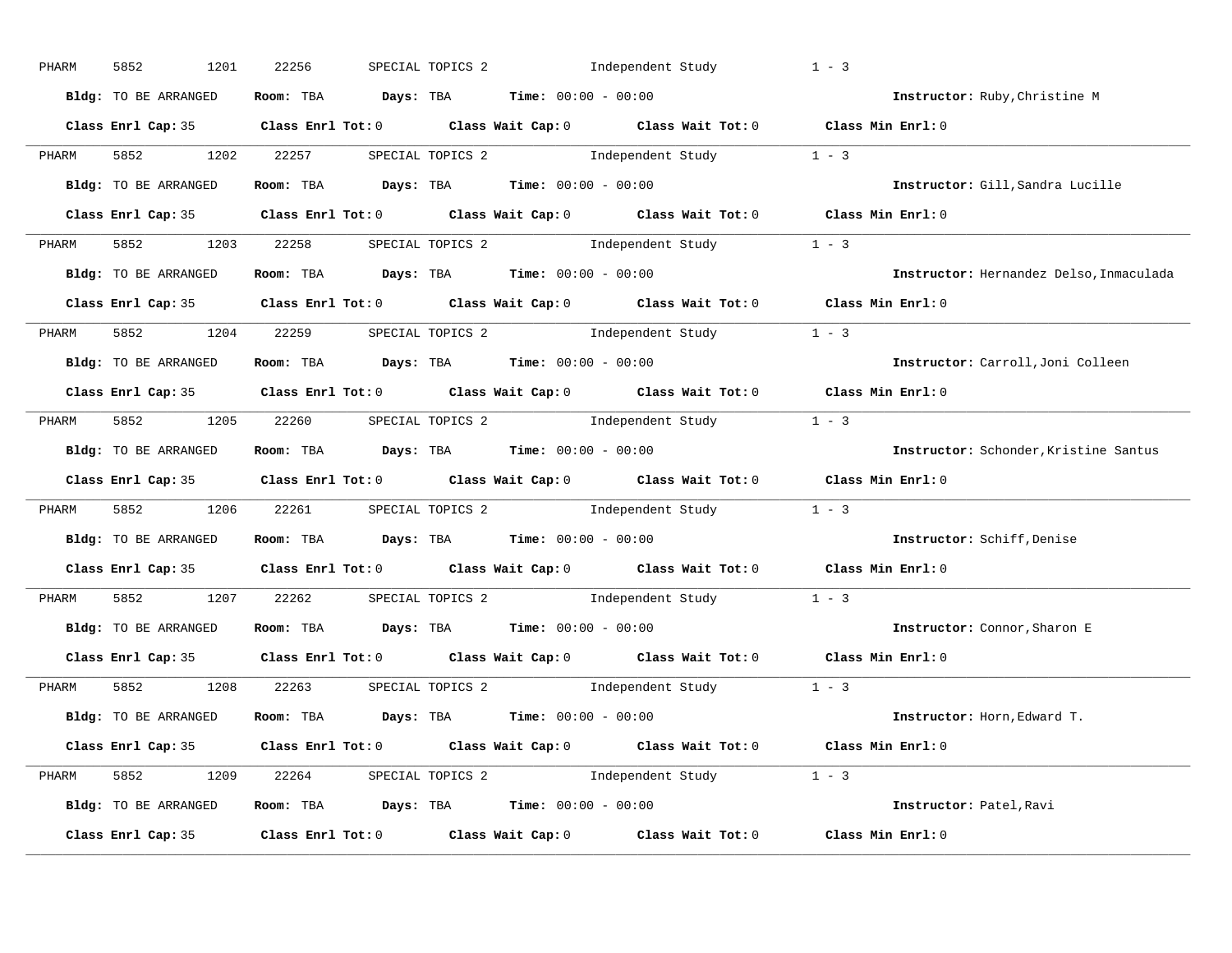#### Report ID: SR201 **University of Pittsburgh** Page No. 16 of 27 **Schedule of Classes for Spring Term 2021-2022** Run Date: 06/15/2021 **Academic Term** Run Time: 23:30:21

| Subject | Catalog Nbr Section Class Nbr | Course Title                                |                                    | Component                                                                                  | Units<br>Topics              |                                       |
|---------|-------------------------------|---------------------------------------------|------------------------------------|--------------------------------------------------------------------------------------------|------------------------------|---------------------------------------|
| PHARM   | 5852<br>1210                  | 23197                                       | SPECIAL TOPICS 2                   | Independent Study                                                                          | $1 - 3$                      |                                       |
|         | Bldg: TO BE ARRANGED          | Room: TBA $Days:$ TBA $Time: 00:00 - 00:00$ |                                    |                                                                                            | Instructor: Ali.Ameer S      |                                       |
|         |                               |                                             |                                    | Class Enrl Cap: 35 Class Enrl Tot: 0 Class Wait Cap: 0 Class Wait Tot: 0 Class Min Enrl: 0 |                              |                                       |
| PHARM   | 5852                          | 1211 23198                                  |                                    | SPECIAL TOPICS 2 1ndependent Study                                                         | $1 - 3$                      |                                       |
|         | Bldg: TO BE ARRANGED          | Room: TBA $Days:$ TBA $Time: 00:00 - 00:00$ |                                    |                                                                                            |                              | Instructor: Venkataramanan, Raman     |
|         | Class Enrl Cap: 35            |                                             |                                    | Class Enrl Tot: 0 Class Wait Cap: 0 Class Wait Tot: 0                                      | Class Min Enrl: 0            |                                       |
| PHARM   | 5852<br>1212                  | 23199                                       | SPECIAL TOPICS 2 1ndependent Study |                                                                                            | $1 - 3$                      |                                       |
|         | Bldg: TO BE ARRANGED          | Room: TBA $Days: TBA$ Time: $00:00 - 00:00$ |                                    |                                                                                            |                              | Instructor: Jonkman, Lauren Jennifer  |
|         |                               |                                             |                                    | Class Enrl Cap: 35 Class Enrl Tot: 0 Class Wait Cap: 0 Class Wait Tot: 0 Class Min Enrl: 0 |                              |                                       |
| PHARM   | 5852 1213 23200               |                                             | SPECIAL TOPICS 2 1ndependent Study |                                                                                            | $1 - 3$                      |                                       |
|         | Bldg: TO BE ARRANGED          | Room: TBA $Days:$ TBA $Time: 00:00 - 00:00$ |                                    |                                                                                            |                              | Instructor: Korenoski, Amanda Suzanne |
|         |                               |                                             |                                    | Class Enrl Cap: 35 Class Enrl Tot: 0 Class Wait Cap: 0 Class Wait Tot: 0 Class Min Enrl: 0 |                              |                                       |
| PHARM   | 5852 1214 23201               |                                             |                                    | SPECIAL TOPICS 2 1ndependent Study                                                         | $1 - 3$                      |                                       |
|         | Bldg: TO BE ARRANGED          | Room: TBA $Days:$ TBA $Time: 00:00 - 00:00$ |                                    |                                                                                            |                              | Instructor: Grieve, Lorin Brendan     |
|         |                               |                                             |                                    | Class Enrl Cap: 35 Class Enrl Tot: 0 Class Wait Cap: 0 Class Wait Tot: 0 Class Min Enrl: 0 |                              |                                       |
| PHARM   | 5852<br>1215                  | 25223                                       |                                    | SPECIAL TOPICS 2 1ndependent Study                                                         | $1 - 3$                      |                                       |
|         | Bldg: TO BE ARRANGED          | Room: TBA $Days:$ TBA Time: $00:00 - 00:00$ |                                    |                                                                                            | Instructor: Riley, John      |                                       |
|         |                               |                                             |                                    | Class Enrl Cap: 35 Class Enrl Tot: 0 Class Wait Cap: 0 Class Wait Tot: 0 Class Min Enrl: 0 |                              |                                       |
| PHARM   | 5852 1216                     | 25224                                       |                                    | SPECIAL TOPICS 2 1 and independent Study 1 - 3                                             |                              |                                       |
|         | Bldg: TO BE ARRANGED          | Room: TBA $Days:$ TBA $Time: 00:00 - 00:00$ |                                    |                                                                                            |                              | Instructor: Benedict, Neal Jaret      |
|         |                               |                                             |                                    | Class Enrl Cap: 35 Class Enrl Tot: 0 Class Wait Cap: 0 Class Wait Tot: 0                   | Class Min Enrl: 0            |                                       |
| PHARM   | 5852<br>1217                  | 25225                                       | SPECIAL TOPICS 2 1ndependent Study |                                                                                            | $1 - 3$                      |                                       |
|         | Bldg: TO BE ARRANGED          | Room: TBA $Days:$ TBA $Time: 00:00 - 00:00$ |                                    |                                                                                            | Instructor: Nolin, Thomas D. |                                       |
|         | Class Enrl Cap: 35            |                                             |                                    | Class Enrl Tot: $0$ Class Wait Cap: $0$ Class Wait Tot: $0$                                | Class Min Enrl: 0            |                                       |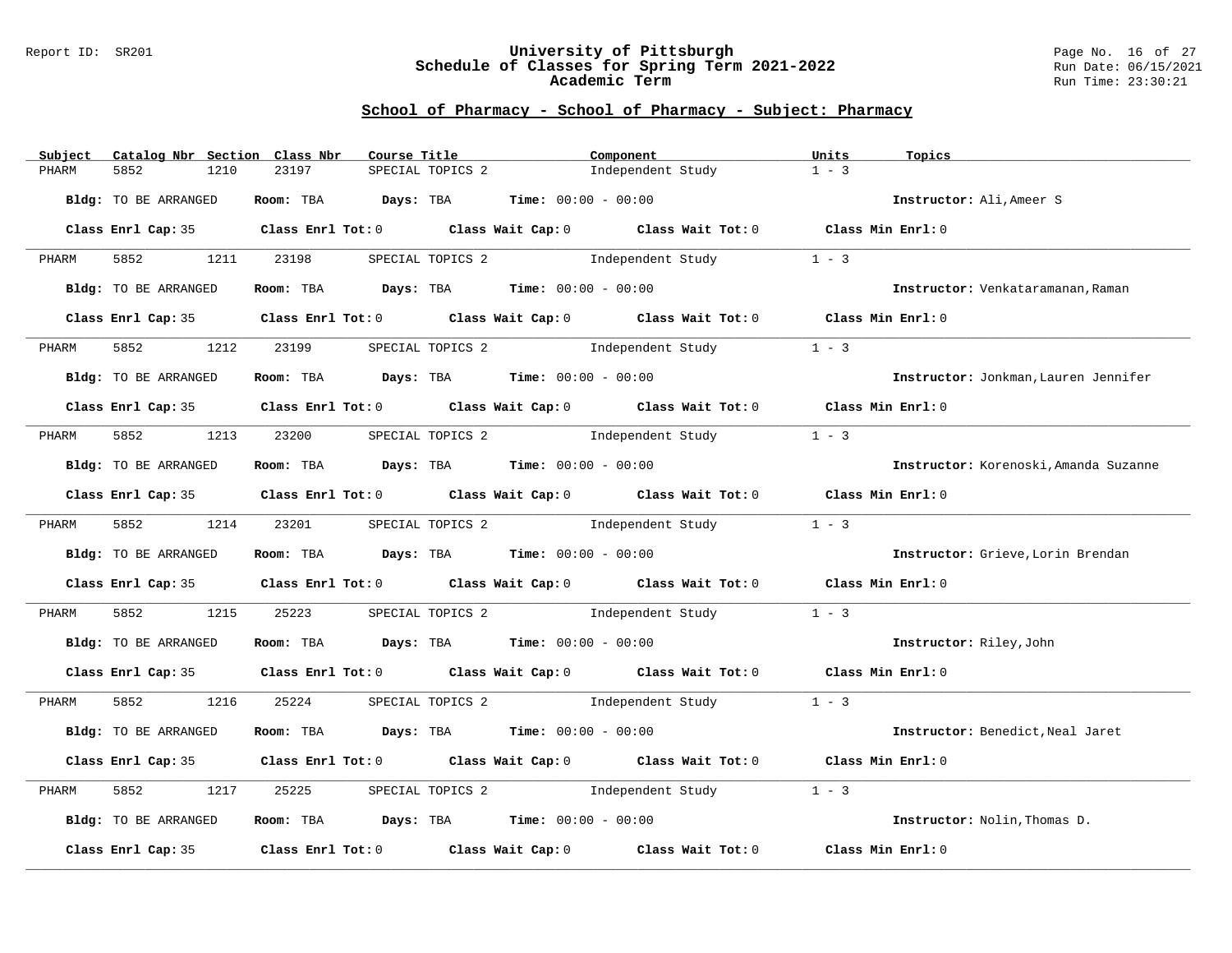| PHARM              | 5852<br>1218         | 25226 | SPECIAL TOPICS 2 1ndependent Study                                                                  | $1 - 3$                            |
|--------------------|----------------------|-------|-----------------------------------------------------------------------------------------------------|------------------------------------|
|                    | Bldg: TO BE ARRANGED |       | Room: TBA $Days:$ TBA $Time: 00:00 - 00:00$                                                         | Instructor: Somma, Melissa A.      |
|                    |                      |       | Class Enrl Cap: 35 Class Enrl Tot: 0 Class Wait Cap: 0 Class Wait Tot: 0 Class Min Enrl: 0          |                                    |
| PHARM              | 5852 1219 25227      |       | SPECIAL TOPICS 2 1 and independent Study 1 - 3                                                      |                                    |
|                    | Bldg: TO BE ARRANGED |       | Room: TBA $\rule{1em}{0.15mm}$ Days: TBA Time: $00:00 - 00:00$                                      | Instructor: Coley, Kim Coccodrilli |
|                    |                      |       | Class Enrl Cap: 35 Class Enrl Tot: 0 Class Wait Cap: 0 Class Wait Tot: 0 Class Min Enrl: 0          |                                    |
| PHARM              |                      |       | 5853 1200 22265 SPECIAL TOPICS 3 Independent Study 1 - 3                                            |                                    |
|                    | Bldg: TO BE ARRANGED |       | Room: TBA $Days:$ TBA $Time: 00:00 - 00:00$                                                         | Instructor: Ruby, Christine M      |
|                    |                      |       | Class Enrl Cap: 35 Class Enrl Tot: 0 Class Wait Cap: 0 Class Wait Tot: 0 Class Min Enrl: 0          |                                    |
| PHARM              |                      |       | 5853 1201 22266 SPECIAL TOPICS 3 Independent Study 1 - 3                                            |                                    |
|                    | Bldg: TO BE ARRANGED |       | Room: TBA $\rule{1em}{0.15mm}$ Days: TBA $\rule{1.5mm}{0.15mm}$ Time: $00:00 - 00:00$               | Instructor: Patel, Ravi            |
|                    |                      |       | Class Enrl Cap: 35 Class Enrl Tot: 0 Class Wait Cap: 0 Class Wait Tot: 0 Class Min Enrl: 0          |                                    |
| PHARM              |                      |       | 5853 1202 22267 SPECIAL TOPICS 3 Independent Study 1 - 3                                            |                                    |
|                    | Bldg: TO BE ARRANGED |       | Room: TBA $\rule{1em}{0.15mm}$ Days: TBA $\rule{1.5mm}{0.15mm}$ Time: $00:00 - 00:00$               | Instructor: Falcione, Bonnie       |
|                    |                      |       | Class Enrl Cap: 35 Class Enrl Tot: 0 Class Wait Cap: 0 Class Wait Tot: 0 Class Min Enrl: 0          |                                    |
| PHARM              |                      |       | 5853 1203 22268 SPECIAL TOPICS 3 Independent Study 1 - 3                                            |                                    |
|                    | Bldg: TO BE ARRANGED |       | Room: TBA $Days:$ TBA Time: $00:00 - 00:00$                                                         | Instructor: Coley, Kim Coccodrilli |
|                    |                      |       | Class Enrl Cap: 35 $\qquad$ Class Enrl Tot: 0 $\qquad$ Class Wait Cap: 0 $\qquad$ Class Wait Tot: 0 | Class Min Enrl: 0                  |
| PHARM              |                      |       | 5853 1204 22269 SPECIAL TOPICS 3 Independent Study 1 - 3                                            |                                    |
|                    | Bldg: TO BE ARRANGED |       | Room: TBA $Days:$ TBA $Time: 00:00 - 00:00$                                                         | Instructor: Gill, Sandra Lucille   |
|                    |                      |       | Class Enrl Cap: 35 Class Enrl Tot: 0 Class Wait Cap: 0 Class Wait Tot: 0                            | Class Min Enrl: 0                  |
| PHARM              |                      |       | 5853 1205 22270 SPECIAL TOPICS 3 Independent Study 1 - 3                                            |                                    |
|                    | Bldg: TO BE ARRANGED |       | Room: TBA $\rule{1em}{0.15mm}$ Days: TBA Time: $00:00 - 00:00$                                      | Instructor: Nolin, Thomas D.       |
|                    |                      |       | Class Enrl Cap: 35 Class Enrl Tot: 0 Class Wait Cap: 0 Class Wait Tot: 0 Class Min Enrl: 0          |                                    |
| PHARM              |                      |       | 5853 1206 22271 SPECIAL TOPICS 3 Independent Study 1 - 3                                            |                                    |
|                    | Bldg: TO BE ARRANGED |       | Room: TBA $Days:$ TBA $Time: 00:00 - 00:00$                                                         | Instructor: Ali, Ameer S           |
| Class Enrl Cap: 35 |                      |       | Class Enrl Tot: $0$ Class Wait Cap: $0$ Class Wait Tot: $0$                                         | Class Min Enrl: 0                  |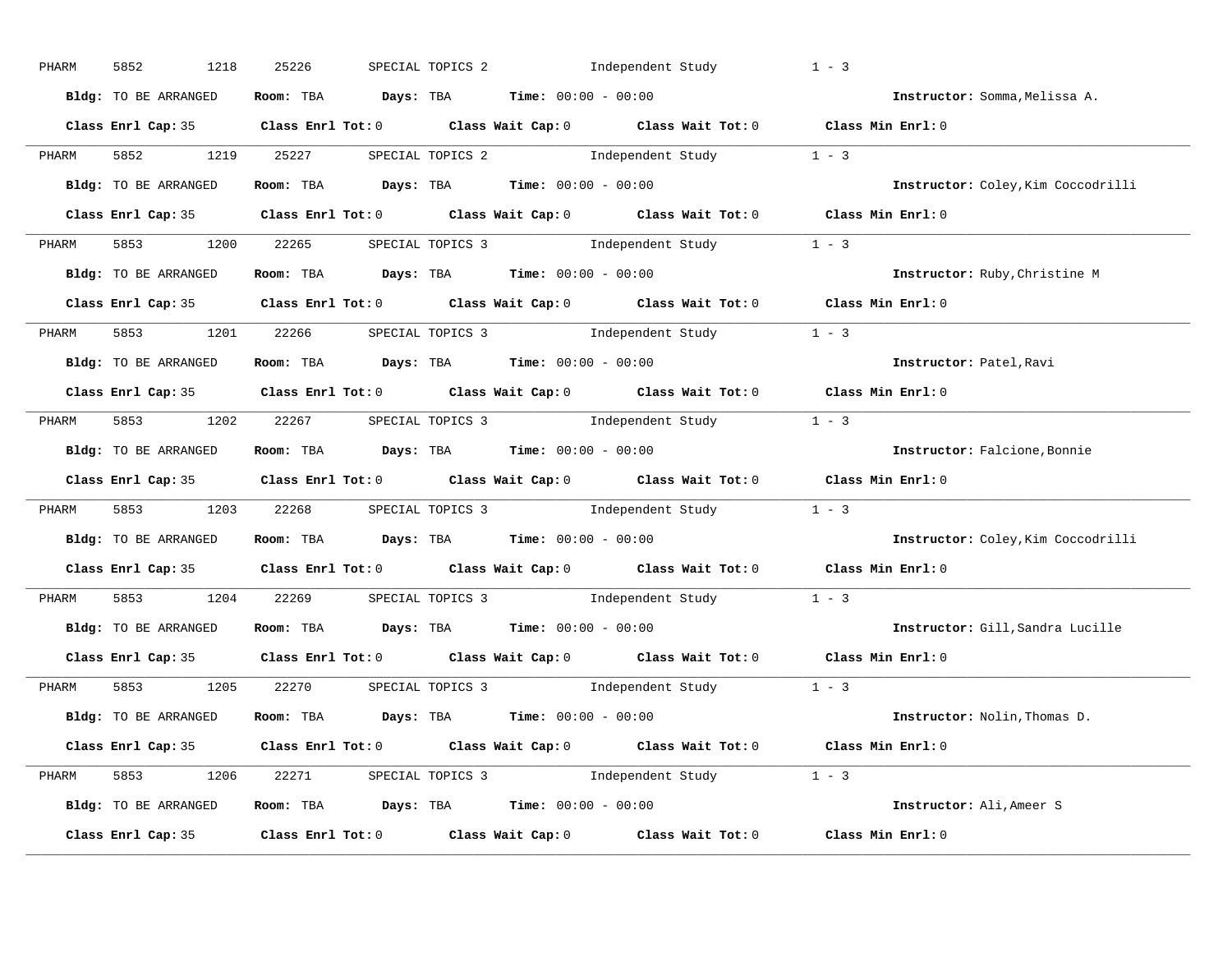#### Report ID: SR201 **University of Pittsburgh** Page No. 18 of 27 **Schedule of Classes for Spring Term 2021-2022** Run Date: 06/15/2021 **Academic Term** Run Time: 23:30:21

| Subject | Catalog Nbr Section Class Nbr | Course Title                                |                                    | Component                                                                                           | Units<br>Topics                           |  |
|---------|-------------------------------|---------------------------------------------|------------------------------------|-----------------------------------------------------------------------------------------------------|-------------------------------------------|--|
| PHARM   | 5853<br>1207                  | 22272                                       | SPECIAL TOPICS 3                   | Independent Study                                                                                   | $1 - 3$                                   |  |
|         | Bldg: TO BE ARRANGED          | Room: TBA $Days:$ TBA $Time: 00:00 - 00:00$ |                                    |                                                                                                     | Instructor: Coons, James C                |  |
|         |                               |                                             |                                    | Class Enrl Cap: 35 Class Enrl Tot: 0 Class Wait Cap: 0 Class Wait Tot: 0 Class Min Enrl: 0          |                                           |  |
| PHARM   | 5853 3<br>1208                | 22273                                       |                                    | SPECIAL TOPICS 3 1ndependent Study                                                                  | $1 - 3$                                   |  |
|         | Bldg: TO BE ARRANGED          | Room: TBA $Days:$ TBA $Time: 00:00 - 00:00$ |                                    |                                                                                                     | Instructor: Jonkman, Lauren Jennifer      |  |
|         |                               |                                             |                                    | Class Enrl Cap: 35 Class Enrl Tot: 0 Class Wait Cap: 0 Class Wait Tot: 0 Class Min Enrl: 0          |                                           |  |
| PHARM   | 5853<br>1209                  | 22274                                       | SPECIAL TOPICS 3                   | Independent Study                                                                                   | $1 - 3$                                   |  |
|         | Bldg: TO BE ARRANGED          | Room: TBA $Days: TBA$ Time: $00:00 - 00:00$ |                                    |                                                                                                     | Instructor: Antinopoulos, Brandon Charles |  |
|         |                               |                                             |                                    | Class Enrl Cap: 35 Class Enrl Tot: 0 Class Wait Cap: 0 Class Wait Tot: 0 Class Min Enrl: 0          |                                           |  |
| PHARM   | 1210                          | 22275                                       |                                    | SPECIAL TOPICS 3 and independent Study                                                              | $1 - 3$                                   |  |
|         | Bldg: TO BE ARRANGED          | Room: TBA $Days:$ TBA $Time:$ 00:00 - 00:00 |                                    |                                                                                                     | Instructor: Somma, Melissa A.             |  |
|         |                               |                                             |                                    | Class Enrl Cap: 35 Class Enrl Tot: 0 Class Wait Cap: 0 Class Wait Tot: 0 Class Min Enrl: 0          |                                           |  |
| PHARM   |                               |                                             |                                    | 5853 1211 22276 SPECIAL TOPICS 3 Independent Study                                                  | $1 - 3$                                   |  |
|         | Bldg: TO BE ARRANGED          | Room: TBA $Days:$ TBA $Time:$ 00:00 - 00:00 |                                    |                                                                                                     | Instructor: Schiff, Denise                |  |
|         |                               |                                             |                                    | Class Enrl Cap: 35 Class Enrl Tot: 0 Class Wait Cap: 0 Class Wait Tot: 0 Class Min Enrl: 0          |                                           |  |
| PHARM   | 1212                          | 22277                                       |                                    | SPECIAL TOPICS 3 1ndependent Study                                                                  | $1 - 3$                                   |  |
|         | Bldg: TO BE ARRANGED          | Room: TBA $Days:$ TBA $Time: 00:00 - 00:00$ |                                    |                                                                                                     | Instructor: Connor, Sharon E              |  |
|         |                               |                                             |                                    | Class Enrl Cap: 35 Class Enrl Tot: 0 Class Wait Cap: 0 Class Wait Tot: 0 Class Min Enrl: 0          |                                           |  |
| PHARM   |                               |                                             |                                    | 5853 1213 22278 SPECIAL TOPICS 3 Independent Study 1 - 3                                            |                                           |  |
|         | Bldg: TO BE ARRANGED          | Room: TBA $Days:$ TBA $Time: 00:00 - 00:00$ |                                    |                                                                                                     | Instructor: Empey, Philip                 |  |
|         |                               |                                             |                                    | Class Enrl Cap: 35 Class Enrl Tot: 0 Class Wait Cap: 0 Class Wait Tot: 0 Class Min Enrl: 0          |                                           |  |
| PHARM   | 5853<br>1214                  | 22279                                       | SPECIAL TOPICS 3 1ndependent Study |                                                                                                     | $1 - 3$                                   |  |
|         | Bldg: TO BE ARRANGED          | Room: TBA $Days:$ TBA $Time: 00:00 - 00:00$ |                                    |                                                                                                     | Instructor: Seybert, Amy L                |  |
|         |                               |                                             |                                    | Class Enrl Cap: 35 $\qquad$ Class Enrl Tot: 0 $\qquad$ Class Wait Cap: 0 $\qquad$ Class Wait Tot: 0 | Class Min Enrl: 0                         |  |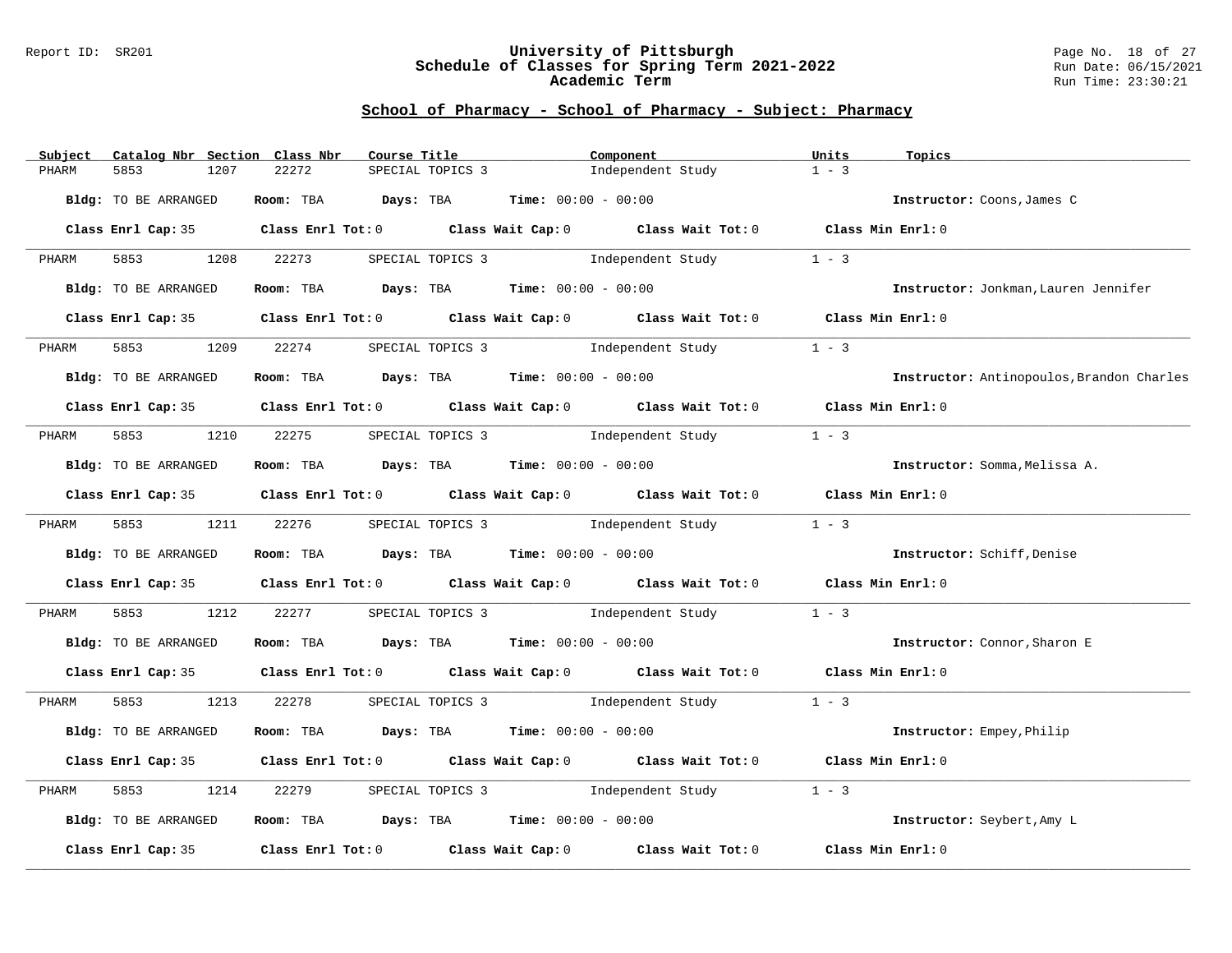| PHARM | 5854<br>1200         | 22280 | SPECIAL TOPICS 4 1ndependent Study                                                                  | $1 - 3$                               |
|-------|----------------------|-------|-----------------------------------------------------------------------------------------------------|---------------------------------------|
|       | Bldg: TO BE ARRANGED |       | Room: TBA $Days:$ TBA $Time: 00:00 - 00:00$                                                         | Instructor: Schonder, Kristine Santus |
|       |                      |       | Class Enrl Cap: 35 Class Enrl Tot: 0 Class Wait Cap: 0 Class Wait Tot: 0 Class Min Enrl: 0          |                                       |
| PHARM | 5854 1201 22281      |       | SPECIAL TOPICS 4 1 1 1 1 1 1 2 1 2 2 1 2 3                                                          |                                       |
|       | Bldg: TO BE ARRANGED |       | Room: TBA $Days:$ TBA Time: $00:00 - 00:00$                                                         | Instructor: Schiff, Denise            |
|       |                      |       | Class Enrl Cap: 35 Class Enrl Tot: 0 Class Wait Cap: 0 Class Wait Tot: 0 Class Min Enrl: 0          |                                       |
|       |                      |       | PHARM 5854 1202 22282 SPECIAL TOPICS 4 Independent Study 1 - 3                                      |                                       |
|       | Bldg: TO BE ARRANGED |       | Room: TBA $Days:$ TBA $Time: 00:00 - 00:00$                                                         | Instructor: Ali, Ameer S              |
|       |                      |       | Class Enrl Cap: 35 Class Enrl Tot: 0 Class Wait Cap: 0 Class Wait Tot: 0 Class Min Enrl: 0          |                                       |
| PHARM |                      |       | 5854 1203 22283 SPECIAL TOPICS 4 Independent Study 1 - 3                                            |                                       |
|       | Bldg: TO BE ARRANGED |       | Room: TBA $Days:$ TBA $Time: 00:00 - 00:00$                                                         | Instructor: Coley, Kim Coccodrilli    |
|       |                      |       | Class Enrl Cap: 35 Class Enrl Tot: 0 Class Wait Cap: 0 Class Wait Tot: 0 Class Min Enrl: 0          |                                       |
| PHARM |                      |       | 5854 1204 22284 SPECIAL TOPICS 4 Independent Study 1 - 3                                            |                                       |
|       | Bldg: TO BE ARRANGED |       | Room: TBA $Days:$ TBA $Time: 00:00 - 00:00$                                                         | Instructor: Huryn, Donna M            |
|       |                      |       | Class Enrl Cap: 35 Class Enrl Tot: 0 Class Wait Cap: 0 Class Wait Tot: 0 Class Min Enrl: 0          |                                       |
| PHARM |                      |       | 5854 1205 22285 SPECIAL TOPICS 4 Independent Study 1 - 3                                            |                                       |
|       | Bldg: TO BE ARRANGED |       | Room: TBA $Days:$ TBA $Time: 00:00 - 00:00$                                                         | Instructor: Smithburger, Pamela Lynn  |
|       |                      |       | Class Enrl Cap: 35 $\qquad$ Class Enrl Tot: 0 $\qquad$ Class Wait Cap: 0 $\qquad$ Class Wait Tot: 0 | Class Min Enrl: 0                     |
| PHARM |                      |       | 5854 1206 22286 SPECIAL TOPICS 4 Independent Study 1 - 3                                            |                                       |
|       | Bldg: TO BE ARRANGED |       | Room: TBA $Days:$ TBA $Time: 00:00 - 00:00$                                                         | Instructor: Pruskowski, Jennifer A    |
|       | Class Enrl Cap: 35   |       | Class Enrl Tot: $0$ Class Wait Cap: $0$ Class Wait Tot: $0$                                         | Class Min Enrl: 0                     |
| PHARM |                      |       | 5854 1207 22287 SPECIAL TOPICS 4 Independent Study 1 - 3                                            |                                       |
|       | Bldg: TO BE ARRANGED |       | Room: TBA $Days:$ TBA $Time: 00:00 - 00:00$                                                         | Instructor: Benedict, Neal Jaret      |
|       |                      |       | Class Enrl Cap: 35 Class Enrl Tot: 0 Class Wait Cap: 0 Class Wait Tot: 0 Class Min Enrl: 0          |                                       |
|       |                      |       | PHARM 5854 1208 22288 SPECIAL TOPICS 4 Independent Study 1 - 3                                      |                                       |
|       | Bldg: TO BE ARRANGED |       | Room: TBA $Days:$ TBA $Time: 00:00 - 00:00$                                                         | Instructor: Gill, Sandra Lucille      |
|       | Class Enrl Cap: 35   |       | Class Enrl Tot: $0$ Class Wait Cap: $0$ Class Wait Tot: $0$                                         | Class Min Enrl: 0                     |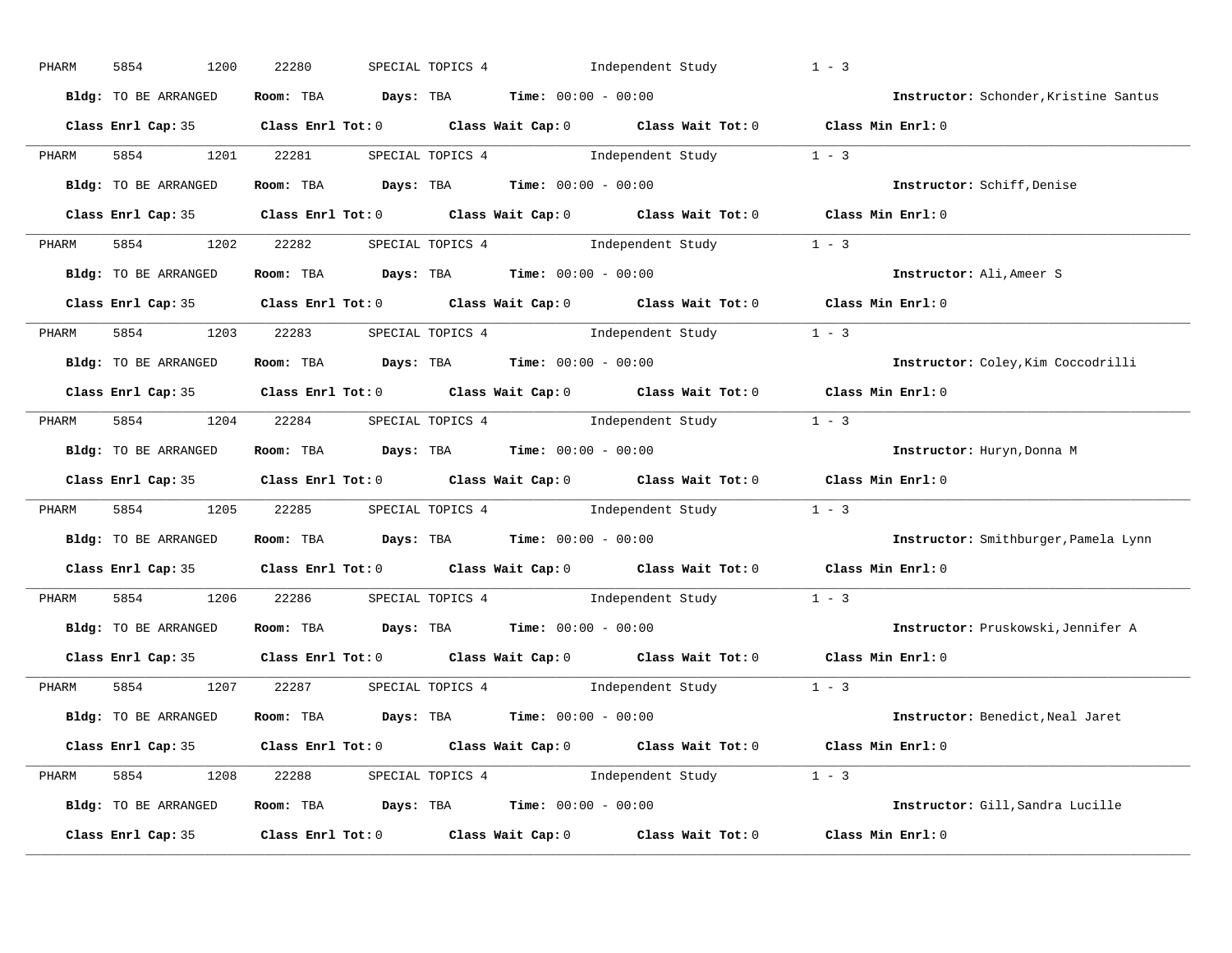#### Report ID: SR201 **University of Pittsburgh** Page No. 20 of 27 **Schedule of Classes for Spring Term 2021-2022** Run Date: 06/15/2021 **Academic Term** Run Time: 23:30:21

| Subject | Catalog Nbr Section Class Nbr | Course Title |                                             | Component                                                                                          | Units<br>Topics                      |
|---------|-------------------------------|--------------|---------------------------------------------|----------------------------------------------------------------------------------------------------|--------------------------------------|
| PHARM   | 5854<br>1209                  | 22289        | SPECIAL TOPICS 4                            | Independent Study                                                                                  | $1 - 3$                              |
|         | Bldg: TO BE ARRANGED          |              | Room: TBA $Days: TBA$ Time: $00:00 - 00:00$ |                                                                                                    | Instructor: Connor, Sharon E         |
|         |                               |              |                                             | Class Enrl Cap: 35 Class Enrl Tot: 0 Class Wait Cap: 0 Class Wait Tot: 0 Class Min Enrl: 0         |                                      |
| PHARM   | 5855<br>1100                  | 22290        |                                             | SPECIAL TOPICS 5 1ndependent Study                                                                 | $1 - 3$                              |
|         | Bldg: TO BE ARRANGED          |              | Room: TBA $Days:$ TBA $Time: 00:00 - 00:00$ |                                                                                                    | Instructor: Smithburger, Pamela Lynn |
|         | Class Enrl Cap: 35            |              |                                             | Class Enrl Tot: 0 $\qquad$ Class Wait Cap: 0 $\qquad$ Class Wait Tot: 0 $\qquad$ Class Min Enrl: 0 |                                      |
| PHARM   | 5855<br>1101                  | 22291        | SPECIAL TOPICS 5                            | Independent Study                                                                                  | $1 - 3$                              |
|         | Bldg: TO BE ARRANGED          |              | Room: TBA $Days: TBA$ Time: $00:00 - 00:00$ |                                                                                                    | Instructor: Gill, Sandra Lucille     |
|         |                               |              |                                             | Class Enrl Cap: 35 Class Enrl Tot: 0 Class Wait Cap: 0 Class Wait Tot: 0 Class Min Enrl: 0         |                                      |
| PHARM   | 5855 1102 22292               |              | SPECIAL TOPICS 5 1ndependent Study          |                                                                                                    | $1 - 3$                              |
|         | Bldg: TO BE ARRANGED          |              | Room: TBA $Days:$ TBA $Time: 00:00 - 00:00$ |                                                                                                    | Instructor: Pruskowski, Jennifer A   |
|         |                               |              |                                             | Class Enrl Cap: 35 Class Enrl Tot: 0 Class Wait Cap: 0 Class Wait Tot: 0 Class Min Enrl: 0         |                                      |
| PHARM   | 5855 1103 22293               |              | SPECIAL TOPICS 5 1ndependent Study          |                                                                                                    | $1 - 3$                              |
|         | Bldg: TO BE ARRANGED          |              | Room: TBA $Days:$ TBA $Time: 00:00 - 00:00$ |                                                                                                    | Instructor: Connor, Sharon E         |
|         |                               |              |                                             | Class Enrl Cap: 35 Class Enrl Tot: 0 Class Wait Cap: 0 Class Wait Tot: 0 Class Min Enrl: 0         |                                      |
| PHARM   | 5855 788<br>1104              | 22294        |                                             | SPECIAL TOPICS 5 5 1ndependent Study                                                               | $1 - 3$                              |
|         | Bldg: TO BE ARRANGED          |              | Room: TBA $Days:$ TBA Time: $00:00 - 00:00$ |                                                                                                    | Instructor: Patel, Ravi              |
|         |                               |              |                                             | Class Enrl Cap: 35 Class Enrl Tot: 0 Class Wait Cap: 0 Class Wait Tot: 0 Class Min Enrl: 0         |                                      |
| PHARM   | 5855 1105                     | 22295        |                                             | SPECIAL TOPICS 5 1ndependent Study 1 - 3                                                           |                                      |
|         | Bldg: TO BE ARRANGED          |              | Room: TBA $Days:$ TBA $Time: 00:00 - 00:00$ |                                                                                                    | Instructor: Pater, Karen Steinmetz   |
|         |                               |              |                                             | Class Enrl Cap: 35 Class Enrl Tot: 0 Class Wait Cap: 0 Class Wait Tot: 0 Class Min Enrl: 0         |                                      |
| PHARM   | 5855<br>1106                  | 22296        | SPECIAL TOPICS 5 1ndependent Study          |                                                                                                    | $1 - 3$                              |
|         | Bldg: TO BE ARRANGED          |              | Room: TBA $Days:$ TBA $Time: 00:00 - 00:00$ |                                                                                                    | Instructor: Coley, Kim Coccodrilli   |
|         | Class Enrl Cap: 35            |              |                                             | Class Enrl Tot: $0$ Class Wait Cap: $0$ Class Wait Tot: $0$                                        | Class Min Enrl: 0                    |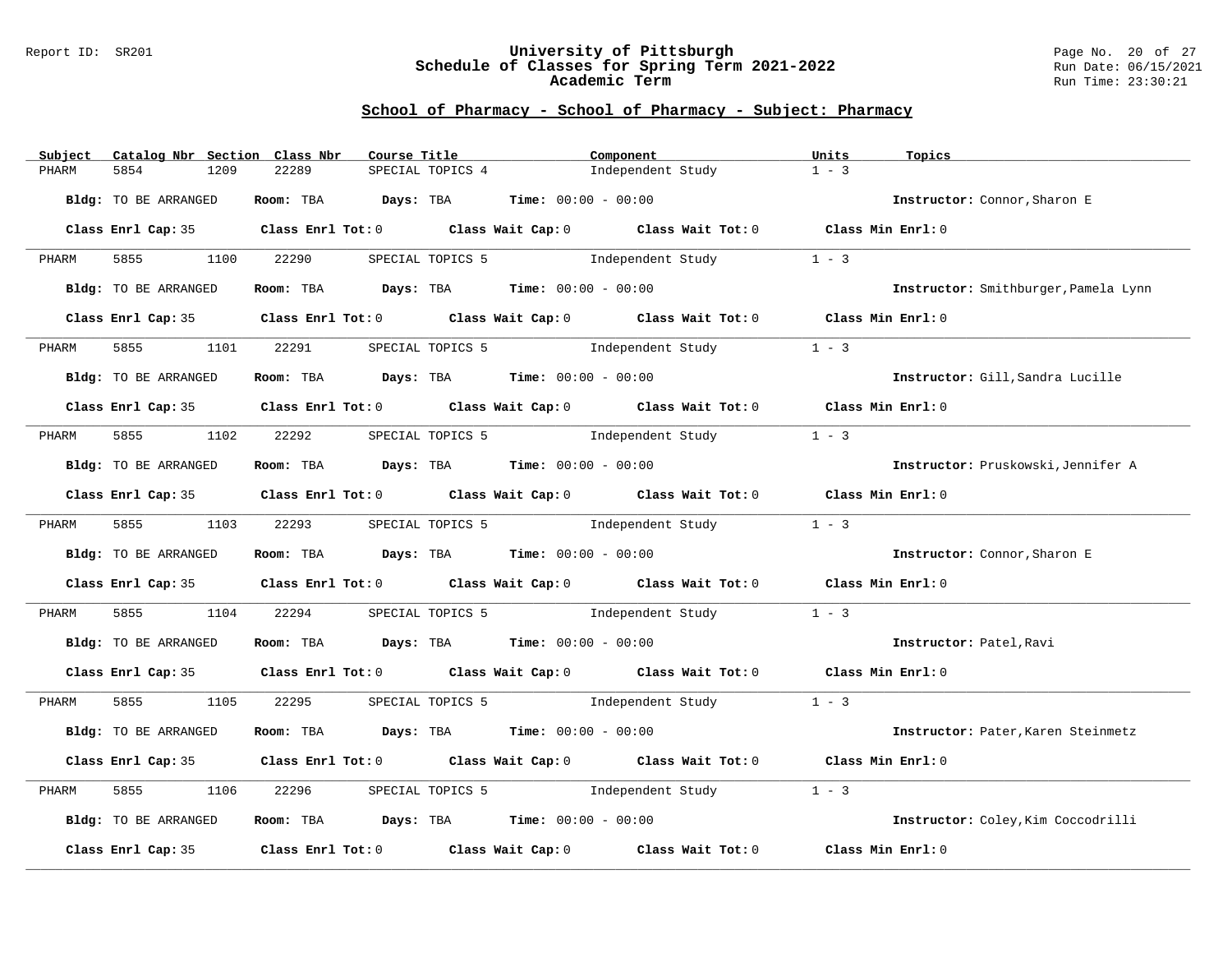| PHARM | 5855<br>1107         | 22297 | SPECIAL TOPICS 5 1ndependent Study                                                         | $1 - 3$                                 |
|-------|----------------------|-------|--------------------------------------------------------------------------------------------|-----------------------------------------|
|       | Bldg: TO BE ARRANGED |       | Room: TBA $Days:$ TBA $Time: 00:00 - 00:00$                                                | Instructor: Meyer, Susan Marie          |
|       |                      |       | Class Enrl Cap: 35 Class Enrl Tot: 0 Class Wait Cap: 0 Class Wait Tot: 0 Class Min Enrl: 0 |                                         |
| PHARM |                      |       | 5855 1108 22298 SPECIAL TOPICS 5 1ndependent Study 1 - 3                                   |                                         |
|       | Bldg: TO BE ARRANGED |       | Room: TBA $Days:$ TBA $Time: 00:00 - 00:00$                                                | Instructor: Hernandez Delso, Inmaculada |
|       |                      |       | Class Enrl Cap: 35 Class Enrl Tot: 0 Class Wait Cap: 0 Class Wait Tot: 0 Class Min Enrl: 0 |                                         |
| PHARM |                      |       | 5855 1109 22299 SPECIAL TOPICS 5 1ndependent Study 1 - 3                                   |                                         |
|       | Bldg: TO BE ARRANGED |       | Room: TBA $Days:$ TBA $Time: 00:00 - 00:00$                                                | Instructor: Jonkman, Lauren Jennifer    |
|       |                      |       | Class Enrl Cap: 35 Class Enrl Tot: 0 Class Wait Cap: 0 Class Wait Tot: 0 Class Min Enrl: 0 |                                         |
|       |                      |       | PHARM 5856 1000 22300 SPECIAL TOPICS 6 1 Independent Study 1 - 3                           |                                         |
|       | Bldg: TO BE ARRANGED |       | Room: TBA $\rule{1em}{0.15mm}$ Days: TBA Time: $00:00 - 00:00$                             | Instructor: Pruskowski, Jennifer A      |
|       |                      |       | Class Enrl Cap: 35 Class Enrl Tot: 0 Class Wait Cap: 0 Class Wait Tot: 0 Class Min Enrl: 0 |                                         |
| PHARM |                      |       | 5856 1001 22301 SPECIAL TOPICS 6 Independent Study 1 - 3                                   |                                         |
|       | Bldg: TO BE ARRANGED |       | Room: TBA $\rule{1em}{0.15mm}$ Days: TBA Time: $00:00 - 00:00$                             | Instructor: Smithburger, Pamela Lynn    |
|       |                      |       | Class Enrl Cap: 35 Class Enrl Tot: 0 Class Wait Cap: 0 Class Wait Tot: 0 Class Min Enrl: 0 |                                         |
| PHARM |                      |       | 5856 1002 22302 SPECIAL TOPICS 6 Independent Study 1 - 3                                   |                                         |
|       | Bldg: TO BE ARRANGED |       | Room: TBA $Days:$ TBA Time: $00:00 - 00:00$                                                | Instructor: Staff                       |
|       |                      |       | Class Enrl Cap: 35 Class Enrl Tot: 0 Class Wait Cap: 0 Class Wait Tot: 0 Class Min Enrl: 0 |                                         |
| PHARM |                      |       | 5856 1003 22303 SPECIAL TOPICS 6 Independent Study 1 - 3                                   |                                         |
|       | Bldg: TO BE ARRANGED |       | Room: TBA $\rule{1em}{0.15mm}$ Days: TBA $\rule{1.5mm}{0.15mm}$ Time: $00:00 - 00:00$      | Instructor: Staff                       |
|       |                      |       | Class Enrl Cap: 35 Class Enrl Tot: 0 Class Wait Cap: 0 Class Wait Tot: 0 Class Min Enrl: 0 |                                         |
| PHARM |                      |       | 5856 1004 22304 SPECIAL TOPICS 6 Independent Study 1 - 3                                   |                                         |
|       | Bldg: TO BE ARRANGED |       | Room: TBA $Days:$ TBA $Time:$ $00:00 - 00:00$                                              | <b>Instructor:</b> Staff                |
|       |                      |       | Class Enrl Cap: 35 Class Enrl Tot: 0 Class Wait Cap: 0 Class Wait Tot: 0 Class Min Enrl: 0 |                                         |
|       |                      |       | PHARM 5856 1005 22305 SPECIAL TOPICS 6 1ndependent Study 1 - 3                             |                                         |
|       | Bldg: TO BE ARRANGED |       | Room: TBA $Days:$ TBA $Time:$ $00:00 - 00:00$                                              | Instructor: Staff                       |
|       |                      |       |                                                                                            |                                         |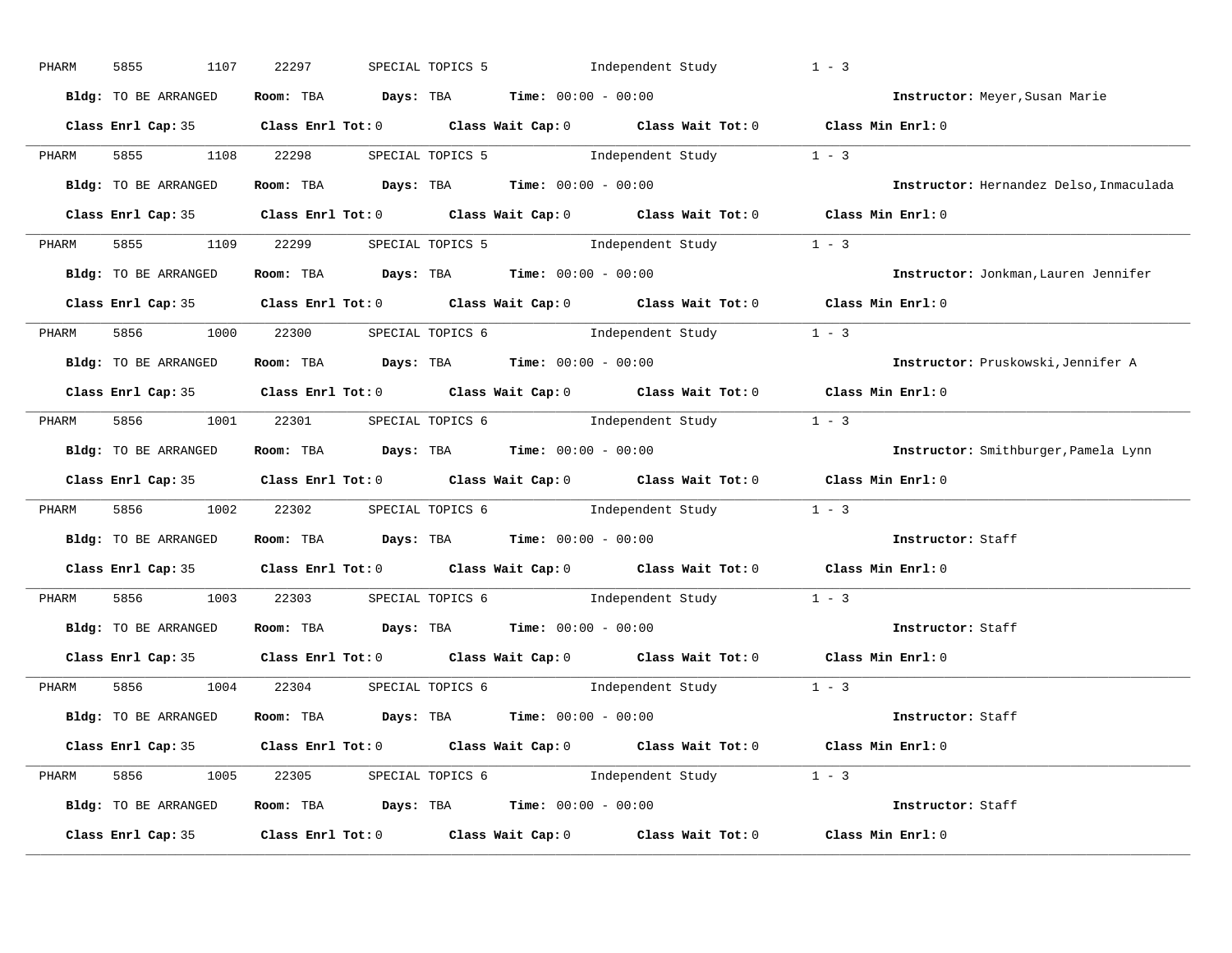#### Report ID: SR201 **University of Pittsburgh** Page No. 22 of 27 **Schedule of Classes for Spring Term 2021-2022** Run Date: 06/15/2021 **Academic Term** Run Time: 23:30:21

| Subject | Catalog Nbr Section Class Nbr | Course Title                                                   |                  | Component                                                                                  | Units<br>Topics                    |
|---------|-------------------------------|----------------------------------------------------------------|------------------|--------------------------------------------------------------------------------------------|------------------------------------|
| PHARM   | 5856<br>1006                  | 22306                                                          | SPECIAL TOPICS 6 | Independent Study                                                                          | $1 - 3$                            |
|         | Bldg: TO BE ARRANGED          | Room: TBA $Days:$ TBA $Time: 00:00 - 00:00$                    |                  |                                                                                            | Instructor: Staff                  |
|         |                               |                                                                |                  | Class Enrl Cap: 35 Class Enrl Tot: 0 Class Wait Cap: 0 Class Wait Tot: 0 Class Min Enrl: 0 |                                    |
| PHARM   |                               |                                                                |                  | 5856 1007 22307 SPECIAL TOPICS 6 Independent Study                                         | $1 - 3$                            |
|         | Bldg: TO BE ARRANGED          |                                                                |                  | Room: TBA $Days:$ TBA $Time: 00:00 - 00:00$                                                | Instructor: Staff                  |
|         |                               |                                                                |                  | Class Enrl Cap: 35 Class Enrl Tot: 0 Class Wait Cap: 0 Class Wait Tot: 0 Class Min Enrl: 0 |                                    |
| PHARM   |                               | 5856 1008 22308 SPECIAL TOPICS 6 Independent Study             |                  |                                                                                            | $1 - 3$                            |
|         | Bldg: TO BE ARRANGED          | Room: TBA $Days:$ TBA $Time: 00:00 - 00:00$                    |                  |                                                                                            | Instructor: Staff                  |
|         |                               |                                                                |                  | Class Enrl Cap: 35 Class Enrl Tot: 0 Class Wait Cap: 0 Class Wait Tot: 0 Class Min Enrl: 0 |                                    |
| PHARM   |                               |                                                                |                  | 5856 1009 22309 SPECIAL TOPICS 6 Independent Study                                         | $1 - 3$                            |
|         | Bldg: TO BE ARRANGED          | Room: TBA $Days:$ TBA $Time: 00:00 - 00:00$                    |                  |                                                                                            | Instructor: Staff                  |
|         |                               |                                                                |                  | Class Enrl Cap: 35 Class Enrl Tot: 0 Class Wait Cap: 0 Class Wait Tot: 0 Class Min Enrl: 0 |                                    |
|         |                               |                                                                |                  | PHARM 5857 1300 22310 SPECIAL TOPICS 7 Independent Study 1 - 3                             |                                    |
|         | Bldg: TO BE ARRANGED          | Room: TBA $\rule{1em}{0.15mm}$ Days: TBA Time: $00:00 - 00:00$ |                  |                                                                                            | Instructor: Smith, Randall Bruce   |
|         |                               |                                                                |                  | Class Enrl Cap: 35 Class Enrl Tot: 0 Class Wait Cap: 0 Class Wait Tot: 0 Class Min Enrl: 0 |                                    |
| PHARM   |                               |                                                                |                  | 5857 1301 22311 SPECIAL TOPICS 7 1ndependent Study                                         | $1 - 3$                            |
|         | Bldg: TO BE ARRANGED          | Room: TBA  Days: TBA  Time: $00:00 - 00:00$                    |                  |                                                                                            | Instructor: Ruby, Christine M      |
|         |                               |                                                                |                  | Class Enrl Cap: 35 Class Enrl Tot: 0 Class Wait Cap: 0 Class Wait Tot: 0 Class Min Enrl: 0 |                                    |
|         |                               |                                                                |                  | PHARM 5857 1302 22312 SPECIAL TOPICS 7 Independent Study 1 - 3                             |                                    |
|         | Bldg: TO BE ARRANGED          | Room: TBA $Days:$ TBA $Time: 00:00 - 00:00$                    |                  |                                                                                            | Instructor: Fernandez, Christian A |
|         |                               |                                                                |                  | Class Enrl Cap: 35 Class Enrl Tot: 0 Class Wait Cap: 0 Class Wait Tot: 0 Class Min Enrl: 0 |                                    |
| PHARM   | 5857<br>1303                  |                                                                |                  | 22313 SPECIAL TOPICS 7 1ndependent Study                                                   | $1 - 3$                            |
|         | Bldg: TO BE ARRANGED          | Room: TBA $Days:$ TBA $Time: 00:00 - 00:00$                    |                  |                                                                                            | Instructor: Staff                  |
|         |                               |                                                                |                  | Class Enrl Cap: 35 Class Enrl Tot: 0 Class Wait Cap: 0 Class Wait Tot: 0 Class Min Enrl: 0 |                                    |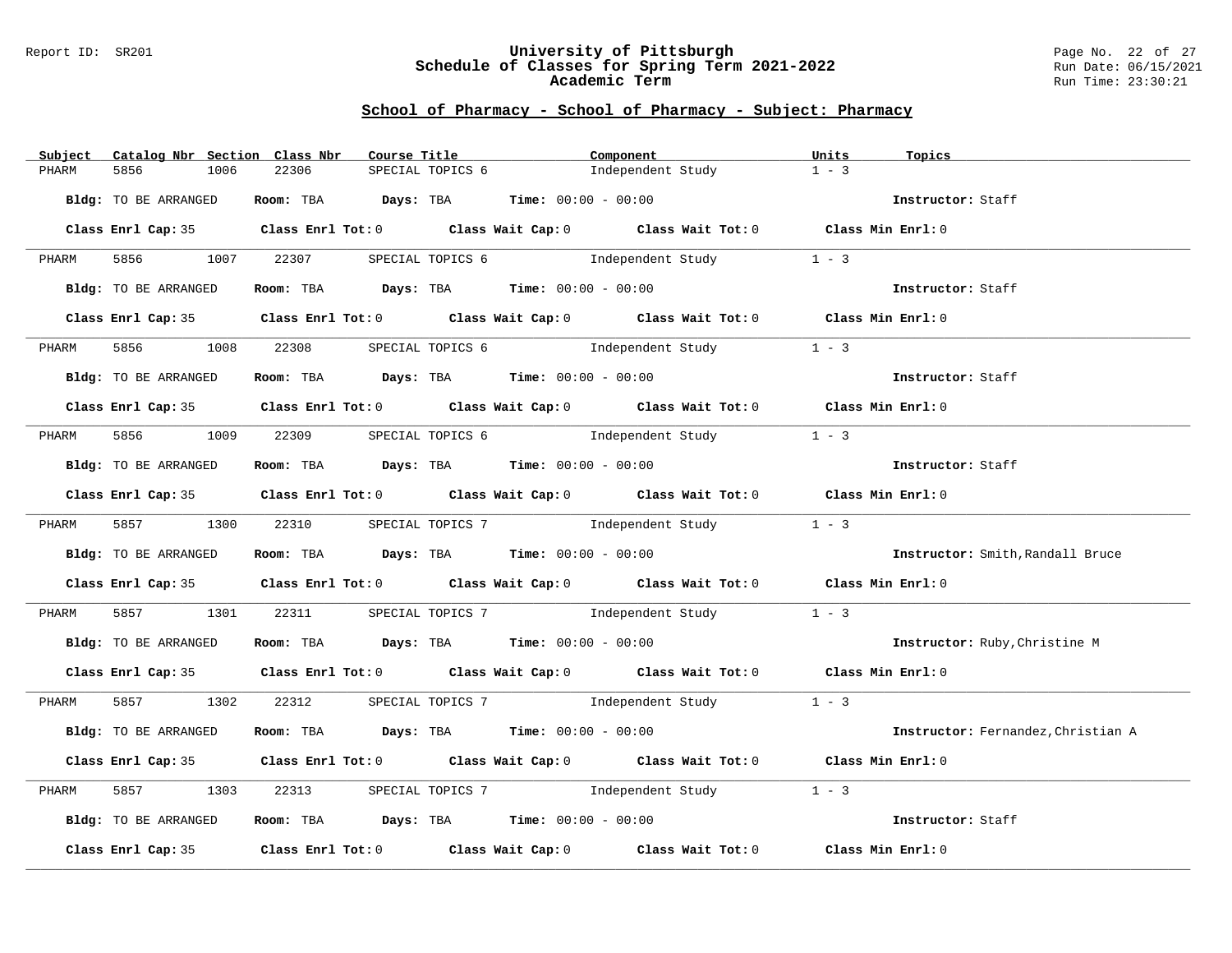| PHARM | 5857<br>1304         | 22314 | SPECIAL TOPICS 7 1ndependent Study                                                         | $1 - 3$                                                        |
|-------|----------------------|-------|--------------------------------------------------------------------------------------------|----------------------------------------------------------------|
|       | Bldg: TO BE ARRANGED |       | Room: TBA $Days:$ TBA $Time:$ $00:00 - 00:00$                                              | Instructor: Staff                                              |
|       |                      |       | Class Enrl Cap: 35 Class Enrl Tot: 0 Class Wait Cap: 0 Class Wait Tot: 0 Class Min Enrl: 0 |                                                                |
|       |                      |       | PHARM 5857 1305 22315 SPECIAL TOPICS 7 Independent Study 1 - 3                             |                                                                |
|       | Bldg: TO BE ARRANGED |       | Room: TBA $Days:$ TBA $Time: 00:00 - 00:00$                                                | Instructor: Staff                                              |
|       |                      |       | Class Enrl Cap: 35 Class Enrl Tot: 0 Class Wait Cap: 0 Class Wait Tot: 0 Class Min Enrl: 0 |                                                                |
|       |                      |       | PHARM 5857 1306 22316 SPECIAL TOPICS 7 1ndependent Study 1 - 3                             |                                                                |
|       |                      |       | Bldg: TO BE ARRANGED ROOM: TBA Days: TBA Time: 00:00 - 00:00                               | Instructor: Staff                                              |
|       |                      |       | Class Enrl Cap: 35 Class Enrl Tot: 0 Class Wait Cap: 0 Class Wait Tot: 0 Class Min Enrl: 0 |                                                                |
|       |                      |       | PHARM 5857 1307 22317 SPECIAL TOPICS 7 Independent Study 1 - 3                             |                                                                |
|       | Bldg: TO BE ARRANGED |       | Room: TBA $\rule{1em}{0.15mm}$ Days: TBA $\rule{1.15mm}]{0.15mm}$ Time: $0.000 - 0.000$    | Instructor: Staff                                              |
|       |                      |       | Class Enrl Cap: 35 Class Enrl Tot: 0 Class Wait Cap: 0 Class Wait Tot: 0 Class Min Enrl: 0 |                                                                |
|       |                      |       | PHARM 5857 1308 22318 SPECIAL TOPICS 7 1 Independent Study 1 - 3                           |                                                                |
|       | Bldg: TO BE ARRANGED |       | Room: TBA $Days:$ TBA $Time: 00:00 - 00:00$                                                | Instructor: Staff                                              |
|       |                      |       | Class Enrl Cap: 35 Class Enrl Tot: 0 Class Wait Cap: 0 Class Wait Tot: 0 Class Min Enrl: 0 |                                                                |
| PHARM |                      |       | 5857 1309 22319 SPECIAL TOPICS 7 1ndependent Study 1 - 3                                   |                                                                |
|       |                      |       | Bldg: TO BE ARRANGED Room: TBA Days: TBA Time: 00:00 - 00:00                               | Instructor: Staff                                              |
|       |                      |       | Class Enrl Cap: 35 Class Enrl Tot: 0 Class Wait Cap: 0 Class Wait Tot: 0 Class Min Enrl: 0 |                                                                |
| PHARM |                      |       | 5858 1400 22320 SPECIAL TOPICS 8 Independent Study 1 - 3                                   |                                                                |
|       |                      |       | Bldg: TO BE ARRANGED Room: TBA Days: TBA Time: 00:00 - 00:00                               | Instructor: Connor, Sharon E                                   |
|       |                      |       | Class Enrl Cap: 35 Class Enrl Tot: 0 Class Wait Cap: 0 Class Wait Tot: 0 Class Min Enrl: 0 |                                                                |
|       |                      |       | PHARM 5858 1401 22321 SPECIAL TOPICS 8 Independent Study 1 - 3                             |                                                                |
|       |                      |       | <b>Bldg:</b> TO BE ARRANGED <b>Room:</b> TBA <b>Days:</b> TBA <b>Time:</b> $00:00 - 00:00$ | Instructor: Gill, Sandra Lucille                               |
|       |                      |       | Class Enrl Cap: 35 Class Enrl Tot: 0 Class Wait Cap: 0 Class Wait Tot: 0 Class Min Enrl: 0 |                                                                |
|       |                      |       | PHARM 5858 1402 22322 SPECIAL TOPICS 8 Independent Study 1 - 3                             |                                                                |
|       |                      |       |                                                                                            | Bldg: TO BE ARRANGED Room: TBA Days: TBA Time: $00:00 - 00:00$ |
|       |                      |       | Class Enrl Cap: 35 Class Enrl Tot: 0 Class Wait Cap: 0 Class Wait Tot: 0 Class Min Enrl: 0 |                                                                |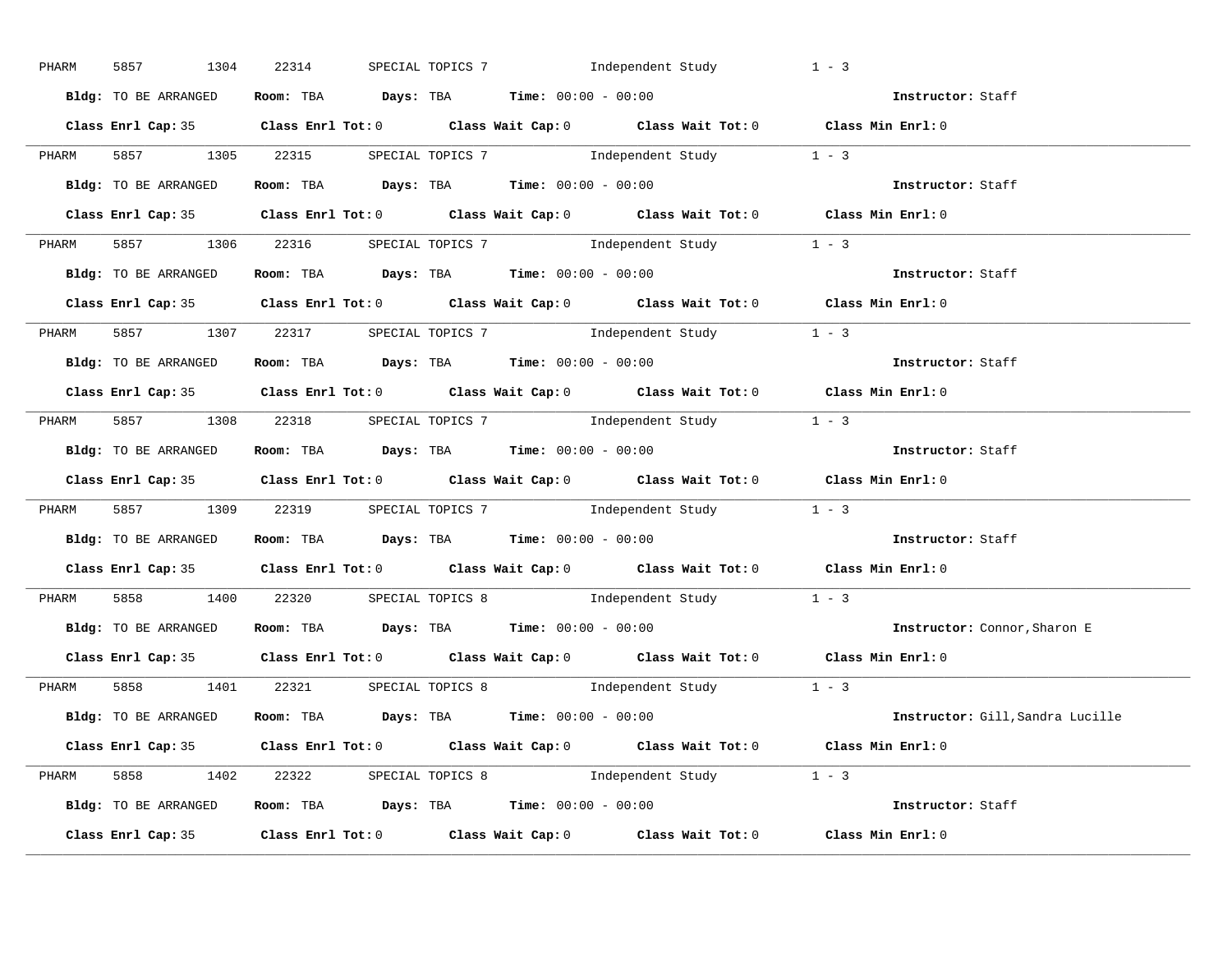#### Report ID: SR201 **University of Pittsburgh** Page No. 24 of 27 **Schedule of Classes for Spring Term 2021-2022** Run Date: 06/15/2021 **Academic Term** Run Time: 23:30:21

| Subject | Catalog Nbr Section Class Nbr |       | Course Title <b>Source Search</b>                                                          | Component         | Units<br>Topics                    |  |
|---------|-------------------------------|-------|--------------------------------------------------------------------------------------------|-------------------|------------------------------------|--|
| PHARM   | 5858<br>1403                  | 22323 | SPECIAL TOPICS 8                                                                           | Independent Study | $1 - 3$                            |  |
|         | Bldg: TO BE ARRANGED          |       | Room: TBA $\rule{1em}{0.15mm}$ Days: TBA Time: $00:00 - 00:00$                             |                   | Instructor: Staff                  |  |
|         |                               |       | Class Enrl Cap: 35 Class Enrl Tot: 0 Class Wait Cap: 0 Class Wait Tot: 0 Class Min Enrl: 0 |                   |                                    |  |
| PHARM   | 5858 1404                     | 22324 | SPECIAL TOPICS 8 1ndependent Study                                                         |                   | $1 - 3$                            |  |
|         | Bldg: TO BE ARRANGED          |       | <b>Room:</b> TBA <b>Days:</b> TBA <b>Time:</b> 00:00 - 00:00                               |                   | Instructor: Staff                  |  |
|         |                               |       | Class Enrl Cap: 35 Class Enrl Tot: 0 Class Wait Cap: 0 Class Wait Tot: 0 Class Min Enrl: 0 |                   |                                    |  |
| PHARM   | 5858 1405                     | 22325 | SPECIAL TOPICS 8 Thdependent Study                                                         |                   | $1 - 3$                            |  |
|         | Bldg: TO BE ARRANGED          |       | Room: TBA $Days:$ TBA $Time: 00:00 - 00:00$                                                |                   | Instructor: Staff                  |  |
|         |                               |       | Class Enrl Cap: 35 Class Enrl Tot: 0 Class Wait Cap: 0 Class Wait Tot: 0 Class Min Enrl: 0 |                   |                                    |  |
| PHARM   |                               |       | 5858 1406 22326 SPECIAL TOPICS 8 Independent Study                                         |                   | $1 - 3$                            |  |
|         | Bldg: TO BE ARRANGED          |       | Room: TBA $Days:$ TBA $Time: 00:00 - 00:00$                                                |                   | <b>Example 2</b> Instructor: Staff |  |
|         |                               |       | Class Enrl Cap: 35 Class Enrl Tot: 0 Class Wait Cap: 0 Class Wait Tot: 0 Class Min Enrl: 0 |                   |                                    |  |
| PHARM   | 5858 1407                     | 22327 | SPECIAL TOPICS 8 1ndependent Study 1 - 3                                                   |                   |                                    |  |
|         | Bldg: TO BE ARRANGED          |       | Room: TBA $\rule{1em}{0.15mm}$ Days: TBA Time: $00:00 - 00:00$                             |                   | Instructor: Staff                  |  |
|         |                               |       | Class Enrl Cap: 35 Class Enrl Tot: 0 Class Wait Cap: 0 Class Wait Tot: 0 Class Min Enrl: 0 |                   |                                    |  |
| PHARM   | 5858 1408                     | 22328 | SPECIAL TOPICS 8 1ndependent Study                                                         |                   | $1 - 3$                            |  |
|         | Bldg: TO BE ARRANGED          |       | <b>Room:</b> TBA <b>Days:</b> TBA <b>Time:</b> 00:00 - 00:00                               |                   | Instructor: Staff                  |  |
|         |                               |       | Class Enrl Cap: 35 Class Enrl Tot: 0 Class Wait Cap: 0 Class Wait Tot: 0 Class Min Enrl: 0 |                   |                                    |  |
| PHARM   | 5858 1409                     |       | 22329 SPECIAL TOPICS 8 1ndependent Study 1 - 3                                             |                   |                                    |  |
|         | Bldg: TO BE ARRANGED          |       | Room: TBA $Days:$ TBA Time: $00:00 - 00:00$                                                |                   | Instructor: Staff                  |  |
|         |                               |       | Class Enrl Cap: 35 Class Enrl Tot: 0 Class Wait Cap: 0 Class Wait Tot: 0 Class Min Enrl: 0 |                   |                                    |  |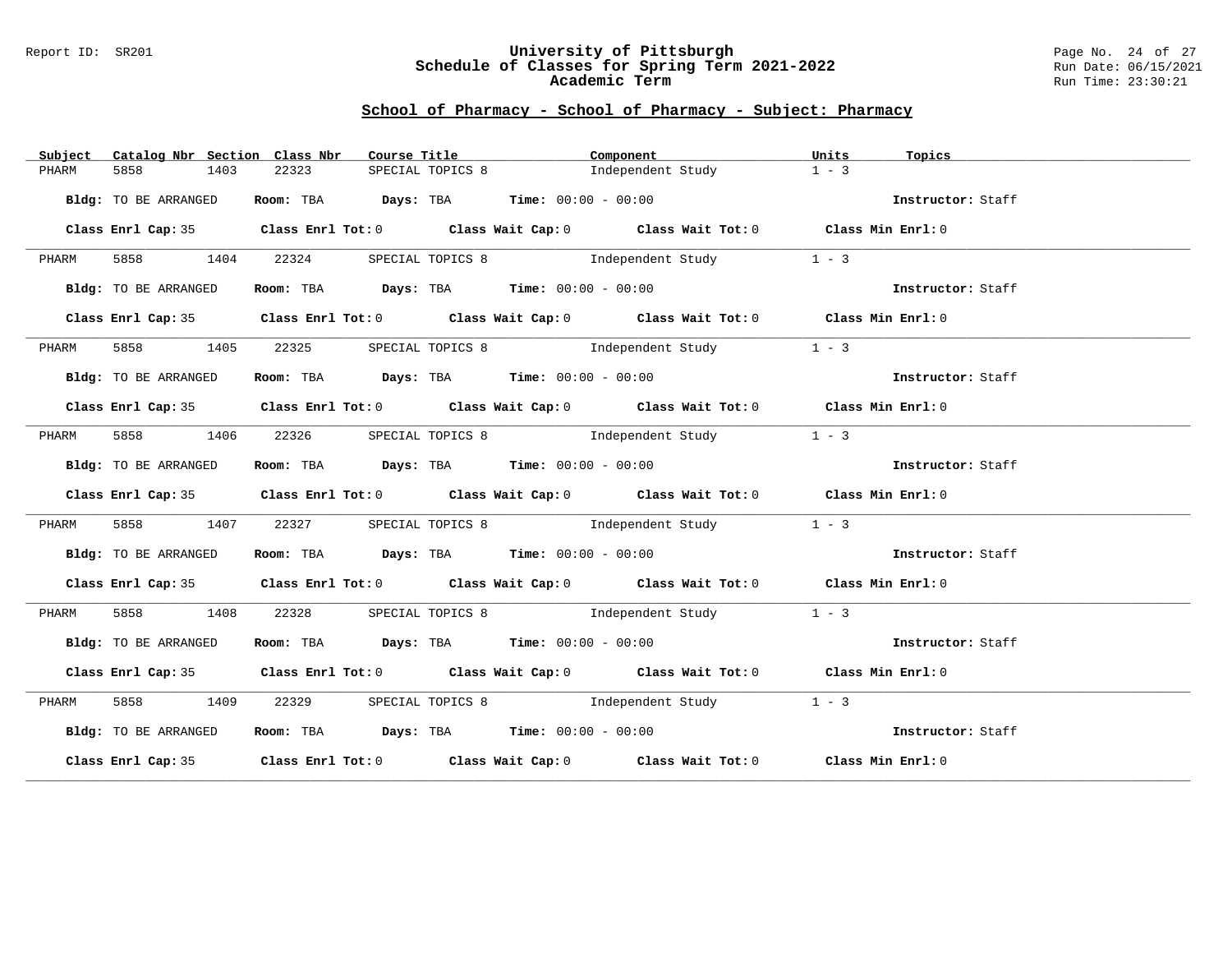#### Report ID: SR201 **University of Pittsburgh** Page No. 25 of 27 **Schedule of Classes for Spring Term 2021-2022** Run Date: 06/15/2021 **Academic Term** Run Time: 23:30:21

| Subject                                                                                                                                                                                                                            | Catalog Nbr Section Class Nbr | Course Title        |                                                 | Component                                                                                                                                                                                                                          | Units   | Topics                               |  |  |
|------------------------------------------------------------------------------------------------------------------------------------------------------------------------------------------------------------------------------------|-------------------------------|---------------------|-------------------------------------------------|------------------------------------------------------------------------------------------------------------------------------------------------------------------------------------------------------------------------------------|---------|--------------------------------------|--|--|
| 5890<br>PHARM                                                                                                                                                                                                                      | 1050<br>22226                 |                     | INT'L PHARM SCHOLARLY EXPRN 1 Independent Study |                                                                                                                                                                                                                                    | $1 - 3$ |                                      |  |  |
| <b>Bldg:</b> TO BE ARRANGED                                                                                                                                                                                                        | Room: TBA                     | Days: TBA           | <b>Time:</b> $00:00 - 00:00$                    |                                                                                                                                                                                                                                    |         | Instructor: Jonkman, Lauren Jennifer |  |  |
| Class Enrl Cap: 35                                                                                                                                                                                                                 |                               | Class Enrl Tot: 0   | Class Wait Cap: 0                               | Class Wait Tot: 0                                                                                                                                                                                                                  |         | Class Min Enrl: 0                    |  |  |
|                                                                                                                                                                                                                                    |                               |                     |                                                 | <b></b> This class has an additional fee. For more information go to <a <br="" href="http://www.registrar.pitt.edu">target="_blank"&gt;http://www.registrar.pitt.edu/</a> , and click on Faculty and Staff, then Course and Class. |         |                                      |  |  |
| 5891<br>PHARM                                                                                                                                                                                                                      | 1050<br>22225                 |                     | INT'L PHARM SCHOLARLY EXPRN 2 Independent Study |                                                                                                                                                                                                                                    | $1 - 3$ |                                      |  |  |
| <b>Bldg:</b> TO BE ARRANGED                                                                                                                                                                                                        | Room: TBA                     | Days: TBA           | Time: $00:00 - 00:00$                           |                                                                                                                                                                                                                                    |         | Instructor: Jonkman, Lauren Jennifer |  |  |
| Class Enrl Cap: 35                                                                                                                                                                                                                 |                               | Class Enrl Tot: 0   | Class Wait Cap: 0                               | Class Wait Tot: 0                                                                                                                                                                                                                  |         | Class Min Enrl: 0                    |  |  |
|                                                                                                                                                                                                                                    |                               |                     |                                                 | <b></b> This class has an additional fee. For more information go to <a <br="" href="http://www.registrar.pitt.edu">target="_blank"&gt;http://www.registrar.pitt.edu/</a> , and click on Faculty and Staff, then Course and Class. |         |                                      |  |  |
| 5892<br>PHARM                                                                                                                                                                                                                      | 1200<br>22842                 |                     | GLBL HLTH: INT'L PHARM EXPERN Seminar           |                                                                                                                                                                                                                                    | $1 - 2$ |                                      |  |  |
| Bldg: Salk Hall                                                                                                                                                                                                                    | <b>Room: 0513A</b>            | Days: M             | <b>Time:</b> $08:00 - 08:50$                    |                                                                                                                                                                                                                                    |         | Instructor: Jonkman, Lauren Jennifer |  |  |
| Class Enrl Cap: 35                                                                                                                                                                                                                 |                               | Class Enrl Tot: $0$ | Class Wait Cap: 0                               | Class Wait $Tot: 0$                                                                                                                                                                                                                |         | Class Min Enrl: 0                    |  |  |
| <b></b> This class has an additional fee. For more information go to <a <br="" href="http://www.registrar.pitt.edu">target="_blank"&gt;http://www.registrar.pitt.edu/</a> , and click on Faculty and Staff, then Course and Class. |                               |                     |                                                 |                                                                                                                                                                                                                                    |         |                                      |  |  |
| PHARM<br>5892                                                                                                                                                                                                                      | 1201<br>26110                 |                     | GLBL HLTH: INT'L PHARM EXPERN Seminar           |                                                                                                                                                                                                                                    | $1 - 2$ |                                      |  |  |
| <b>Bldg:</b> TO BE ARRANGED                                                                                                                                                                                                        | Room: TBA                     | Days: TBA           | Time: $00:00 - 00:00$                           |                                                                                                                                                                                                                                    |         | Instructor: Jonkman, Lauren Jennifer |  |  |
| Class Enrl Cap: 35                                                                                                                                                                                                                 |                               | Class Enrl Tot: $0$ | Class Wait Cap: 0                               | Class Wait Tot: 0                                                                                                                                                                                                                  |         | Class Min Enrl: 0                    |  |  |
| <b></b> This class has an additional fee. For more information go to <a <br="" href="http://www.registrar.pitt.edu">target="_blank"&gt;http://www.registrar.pitt.edu/</a> , and click on Faculty and Staff, then Course and Class. |                               |                     |                                                 |                                                                                                                                                                                                                                    |         |                                      |  |  |
| 5914<br>PHARM                                                                                                                                                                                                                      | 1010<br>30964                 |                     | GRADUATE EXECUTIVE BOARDROOM Lecture            |                                                                                                                                                                                                                                    | 2       |                                      |  |  |
| Bldg: TO BE ARRANGED                                                                                                                                                                                                               | Room: TBA                     | Days: TBA           | <b>Time:</b> $00:00 - 00:00$                    |                                                                                                                                                                                                                                    |         | Instructor: Walker, Bridget T        |  |  |
|                                                                                                                                                                                                                                    |                               |                     |                                                 |                                                                                                                                                                                                                                    |         | Vanscoy, Gordon J                    |  |  |
| Class Enrl Cap: 35                                                                                                                                                                                                                 |                               | Class Enrl Tot: 0   | Class Wait Cap: 0                               | Class Wait Tot: 0                                                                                                                                                                                                                  |         | Class Min Enrl: 0                    |  |  |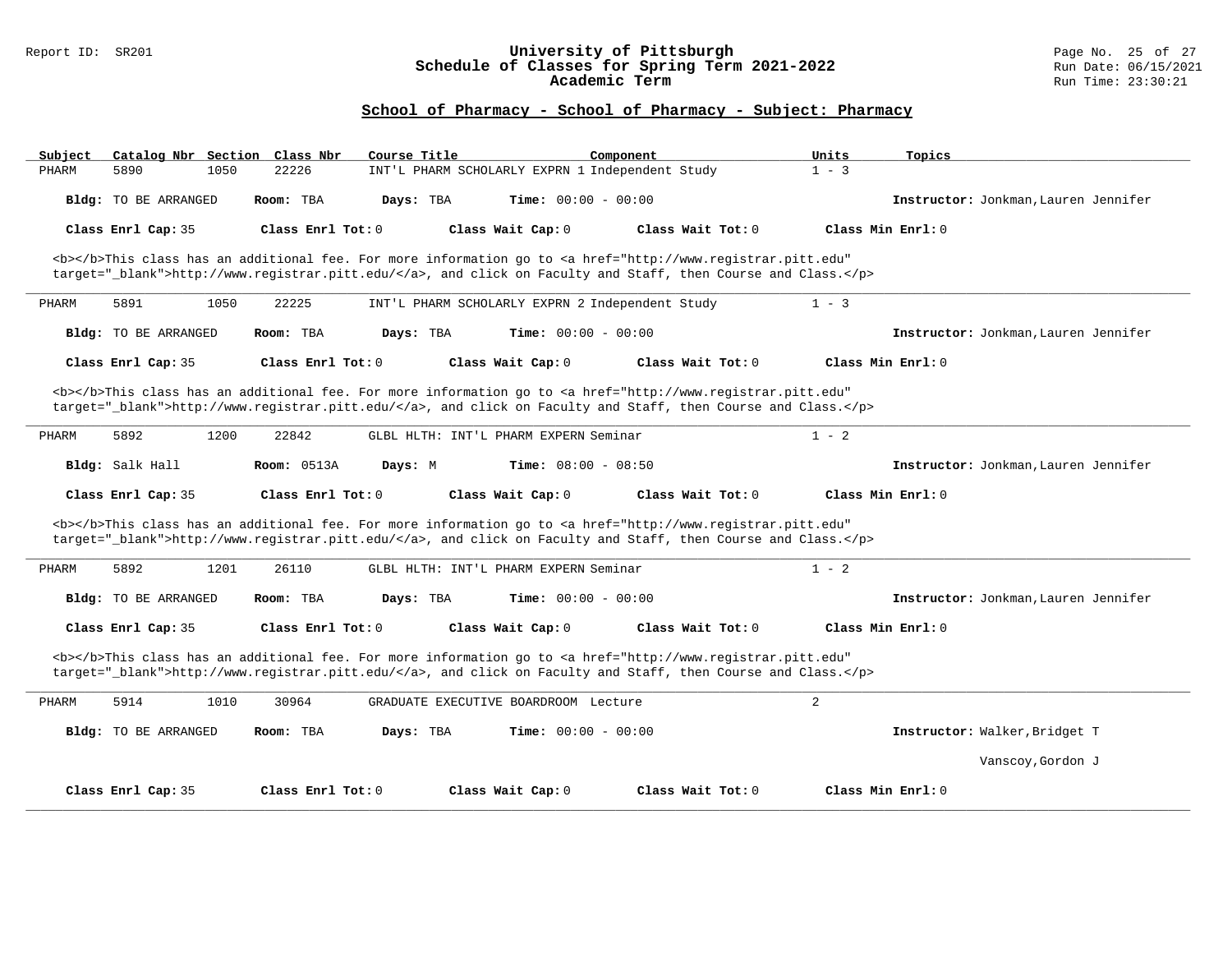### Report ID: SR201 **University of Pittsburgh** Page No. 26 of 27 **Schedule of Classes for Spring Term 2021-2022** Run Date: 06/15/2021 **Academic Term** Run Time: 23:30:21

| Subject            | Catalog Nbr Section Class Nbr |      |                     | Course Title                          |                              | Component         | Units | Topics                           |
|--------------------|-------------------------------|------|---------------------|---------------------------------------|------------------------------|-------------------|-------|----------------------------------|
| PHARM              | 5926                          | 1010 | 30963               | ADV COMMUNITY PHARMCY MGMNT 1 Lecture |                              |                   | 3     |                                  |
|                    | <b>Bldg:</b> TO BE ARRANGED   |      | Room: TBA           | Days: FSa                             | <b>Time:</b> $00:00 - 00:00$ |                   |       | Instructor: Maher Jr, Robert L   |
|                    | Class Enrl Cap: 35            |      | Class Enrl Tot: $0$ |                                       | Class Wait Cap: 0            | Class Wait Tot: 0 |       | Class Min $Enr1: 0$              |
| PHARM              | 5928                          | 1010 | 30966               | SPECIALTY PHARMCY MANAGEMENT lLecture |                              |                   | 3     |                                  |
|                    | Bldg: TO BE ARRANGED          |      | Room: TBA           | Days: FSa                             | <b>Time:</b> $00:00 - 00:00$ |                   |       | Instructor: Ogurchak, Jonathan M |
|                    | Class Enrl Cap: 35            |      | Class Enrl Tot: $0$ |                                       | Class Wait Cap: 0            | Class Wait Tot: 0 |       | Class Min $Enr1: 0$              |
| PHARM              | 5930                          | 1010 | 30965               | PHARMACY BENEFITS MANAGEMENT LLecture |                              |                   | 3     |                                  |
|                    | <b>Bldg:</b> TO BE ARRANGED   |      | Room: TBA           | Days: FSa                             | <b>Time:</b> $00:00 - 00:00$ |                   |       | Instructor: Thomas, Joseph Fred  |
| Class Enrl Cap: 35 |                               |      | Class Enrl Tot: $0$ |                                       | Class Wait Cap: 0            | Class Wait Tot: 0 |       | Class Min Enrl: 0                |